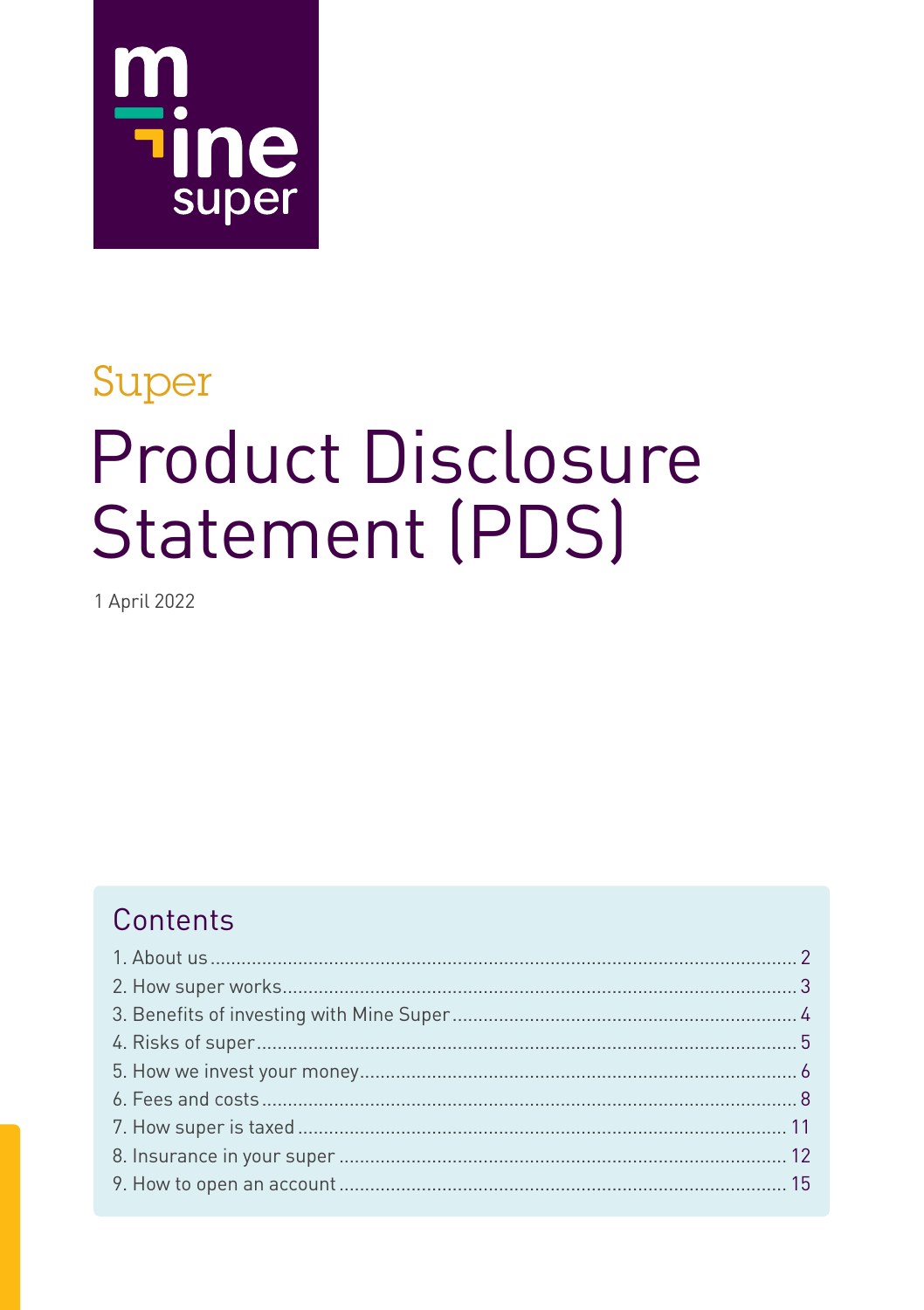# Important things you should know before reading this PDS

This PDS summarises important information about investing in the Mine Superannuation Fund (Mine Super).

It has references to factsheets and an Insurance Guide which contain important information that you might want to know. The factsheets and Insurance Guide marked by the  $\equiv$  symbol are important information that form part of this PDS. You can find copies on our website at mine.com.au/super-pds

The Target Market Determinations (TMD) for our financial products can be found at mine. com.au/tmd and include a description of who the financial product is appropriate for.

You should read this PDS, factsheets and Insurance Guide on our website before deciding to open a Mine Super account.

The information in this PDS is general information only and doesn't take into account your personal financial situation or needs. You should talk to a financial adviser if you need financial advice based on your personal situation.

Information that is not materially adverse information may change from time to time. You can obtain updates on this information by visiting mine.com.au. You can also request a paper copy of this information at no charge to you by calling 13 64 63.

Issued by AUSCOAL Superannuation Pty Ltd ABN 70 003 566 989 AFS licence 246864 Trustee for the Mine Superannuation Fund ABN 16 457 520 308 MySuper authorisation number 16457520308485

# 1. About us

#### **Of the mining community, for the mining community**

Since 1941, we've been committed to the retirement outcomes of our members and being a trusted super partner in the communities we serve. We know you're working hard to secure Australia's future, so we'll help secure yours.

As a profits-to-member fund, we're only focussed on making decisions that are in the best interests of our members. We understand the challenges faced by miners and workers in high risk occupations, so when you join Mine Super, you stand shoulder to shoulder with members in one of Australia's oldest super funds.



 For more information about the benefits of investing with Mine Super, go to Section 3 or mine.com.au

We offer 12 investment options for you to invest your super:

- + **Six pre-mixed investment options** High Growth, Growth, Balanced, Conservative Balanced, Indexed Defensive and Secure.
- + **Six single asset class investment options** Australian Shares, International Shares, Property, Bonds, Cash and Term Deposit.

If you don't choose which investment option/s to invest your super in, it will be invested in our MySuper Lifecycle Investment Strategy. You can also choose to invest in our Lifecycle Investment Strategy at any time. The strategy works by investing your super in a mix of the **High Growth** and **Conservative Balanced** investment options based on your age. The philosophy of the strategy is simple: to give you significant exposure to growth assets such as shares (the High Growth investment option) in the early stages of your working life, and then gradually reduce this as you get older by increasing your exposure to defensive assets such as fixed income and cash (the Conservative Balanced investment option). This helps provide less volatile investment returns as you get older.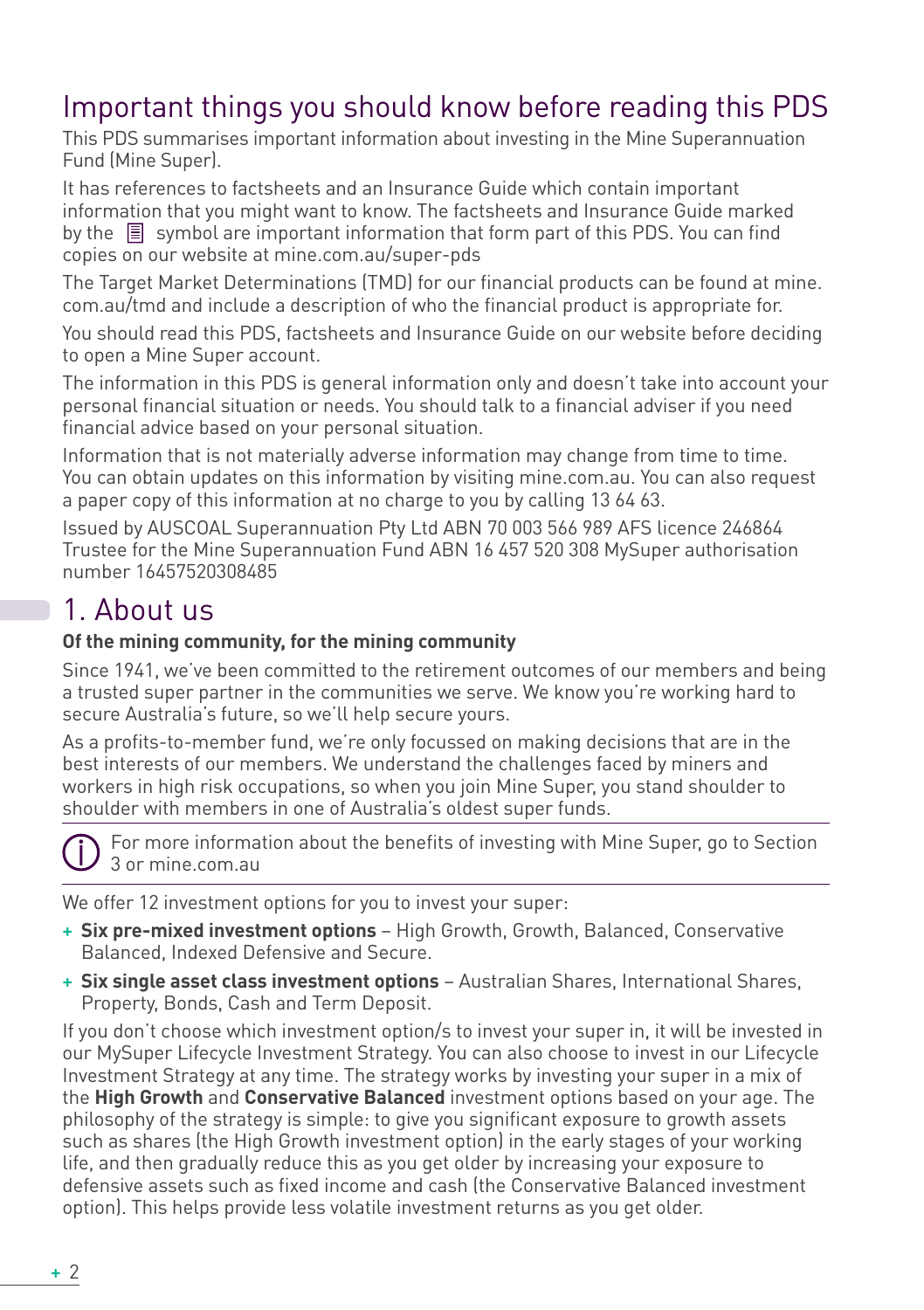

You should read the important information about the Lifecycle Investment Strategy before making a decision. Go to mine.com.au/super-pds and read the factsheet titled **Lifecycle Investment Strategy**. The material relating to the Lifecycle Investment Strategy may change between the time you read this Statement and the day you sign the application form.

 You can find the Product Dashboard for the MySuper Lifecycle Investment Strategy at mine.com.au/product-dashboard. You can find information about the Trustee, executive remuneration and other information we must make available at mine.com.au/about-us

# 2. How super works

## About Super

Super's one of the best ways to save for your retirement. It is, in part, compulsory. Generally, you can't get hold of your super until you retire, usually after you've reached your preservation age. But there are times where you might be able to withdraw it earlier than this.

The government wants you to put money aside for when you retire and to encourage you to do this, it gives you tax breaks and other benefits.

Because some of your pay has to be paid into super when you start working, you start saving for your retirement early. The longer you save, the more money you'll have to enjoy when you retire.

 For more information about how super works, go to moneysmart.gov.au or read our **What is super?** factsheet at mine.com.au/super-factsheets

### How to increase your super savings… making contributions into your Mine Super account

#### There are a number of ways you can add money to your super:

#### **Contributions from your employer**

If you're employed and earn more than \$450 a month, your employer must pay 10% of your pay into your super on your behalf. You can generally choose which super fund you'd like your employer to contribute this to. You can also ask your employer to deduct extra money from your pay before tax is taken out, called salary sacrifice contributions.

#### **Your own contributions**

You can contribute your own money from your pay or income after tax is taken out.

 The government sets limits on how much of your contributions are taxed at the low rate applying to super funds. These limits are called 'contribution caps'. For more information read our **How much can I add to my super account?** factsheet at mine.com.au/super-factsheets

#### **Transfer super you have in other funds into your Mine Super account**

Having all your super in one fund means you won't pay multiple fees to different funds and therefore, have more money to invest for your retirement. It also makes managing your super easier. You save time, receive less paperwork and you're less likely to lose track of your super.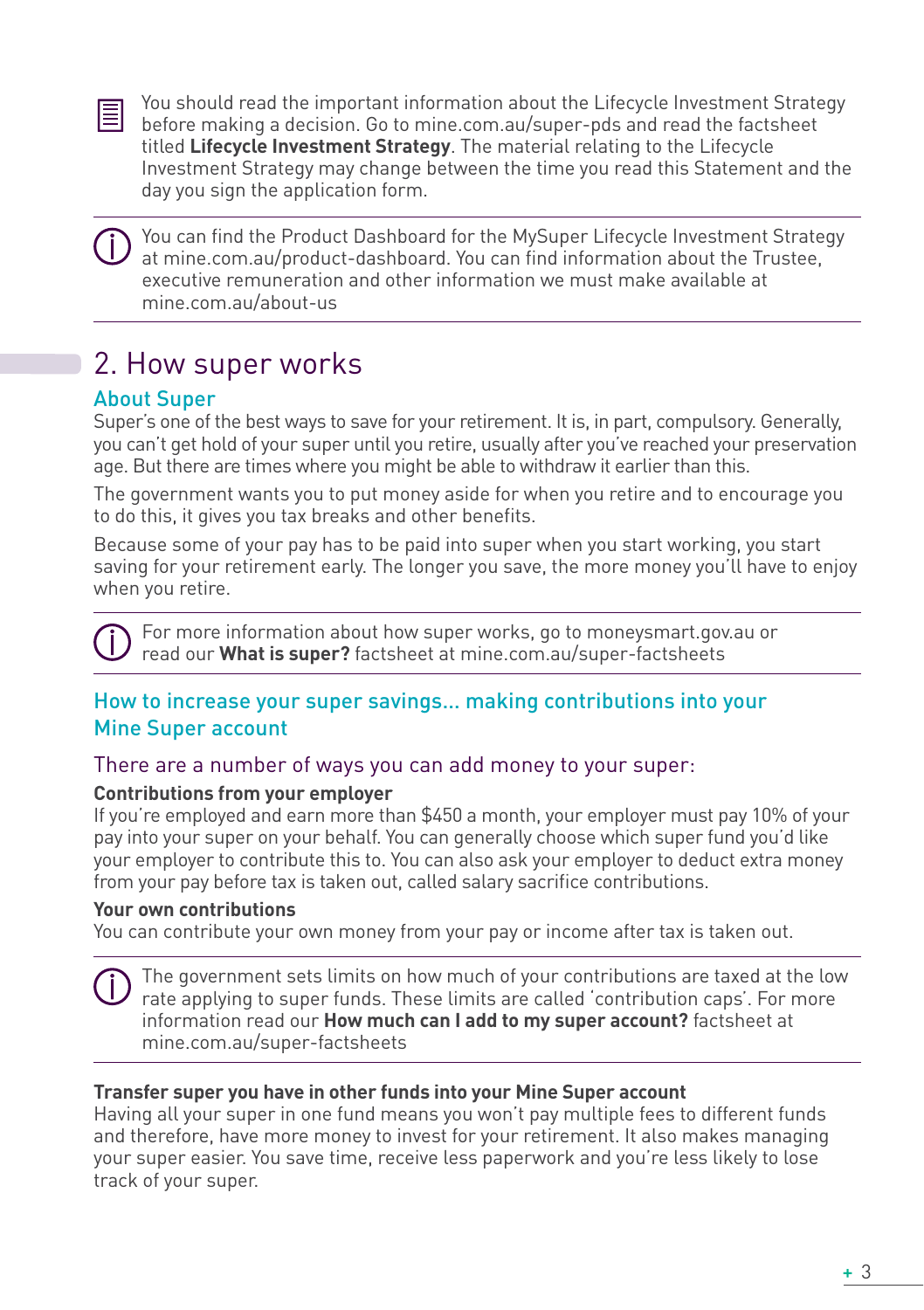#### **Government co-contribution and low income superannuation tax offset**

The government has two schemes to help people on low and middle incomes save for their retirement.

- + If you contribute your own money after tax and meet certain rules, you might be eligible for the **government co-contribution.**
- + If your employer contributes the compulsory 10% of your pay into your super account and / or you ask your employer to make contributions from your before-tax pay, called salary sacrifice contributions, you might be eligible for the **low income superannuation tax offset.**

#### **Contributions by your spouse**

Your spouse can contribute money to your Mine Super account. They might receive a tax benefit for doing this.

#### Investing your super

Once you or your employer contribute money into your super, we invest it for you. Your super will increase in value if investment returns are positive and fall in value if investment returns are negative.

#### One of the benefits of Mine Super is that there are two ways you can invest your super.

- + **Let us do it for you** through our MySuper Lifecycle Investment Strategy. **Or**
- + **You can choose** how you want to invest your super from 12 investment options.

For more information about investing your super, go to **Section 5**.

#### Withdrawing money from your super

The purpose of super is to save for your retirement. Because of this the government has set strict rules around when you can withdraw money from your super. Generally, your super's 'preserved', which means you can't withdraw money from it until you retire. But there are times when you might be able to withdraw it earlier than this.



You should read the important information about making contributions and Withdrawing your super before making a decision. Go to mine.com.au/super-pds and read the factsheets titled: **Boost your super with the government co-contribution**; **How much can I add to my super account?** and **When can I access my super?** The material relating to making contributions and withdrawing your super may change between the time you read this Statement and the day you sign the application form.

# 3. Benefits of investing with Mine Super

The Fund is an 'accumulation style' fund. This means the value of your account is linked directly to the value of the investment options you're invested in.

#### Here are some benefits of investing with Mine Super

#### + **A safe and secure place for your super.**

In 1941 we began with a mission to help miners retire with dignity. Today we've grown into a fully-fledged super fund and our doors are open to all. We uphold strong safeguards that mean your super's in safe hands. We look after \$12.4 billion for 56,172 members.1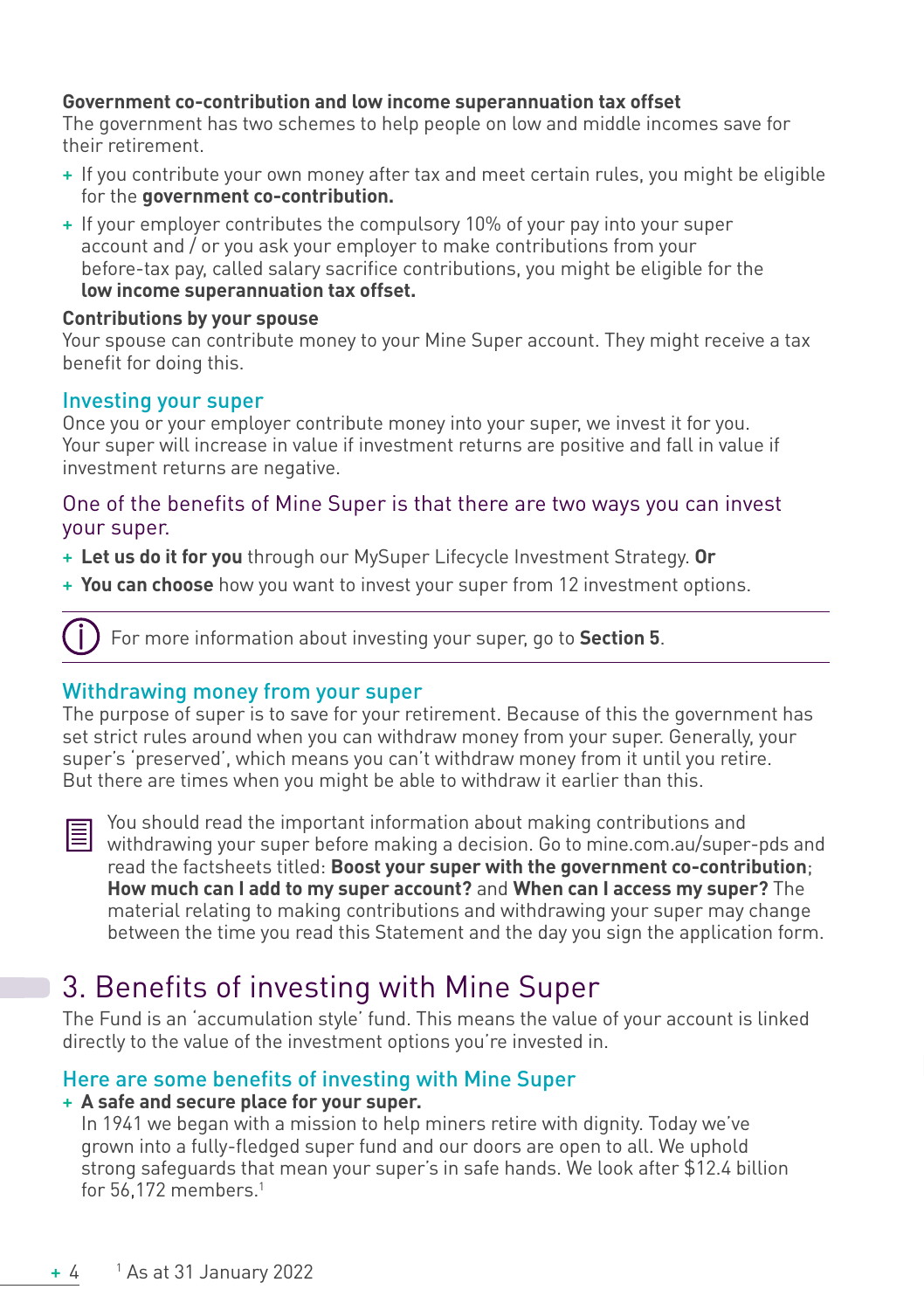#### + **We're value for money.**

We're a profits-to-member Fund so we don't earn a profit for ourselves or shareholders. We only cover our costs which means more for you through investment returns and lower fees and charges.

#### + **You can contribute all types of super contributions into your account.** This includes contributions from your employer, after-tax pay and before-tax pay. You can also save fees from having multiple super funds by transferring other super you have to your Mine Super account.

#### + **Investments to suit your needs and your lifestage.** We have 12 investment options for you to invest in that let you mix and match how your super's invested. If you don't want to make a choice, that's ok too. You'll be automatically invested in our **MySuper Lifecycle Investment Strategy**.

#### + **Get insurance through your super.**

You can use your Mine Super account to have death, terminal illness, total and permanent disablement and income protection insurance. Having insurance through your super can also work out cheaper and easier to manage.

#### + **Financial advisers there for you.**

You can get financial advice from Mine Super Financial Advice. Their goal is to make sure you receive the right advice to make the most of your individual situation, and it won't cost the world.

#### + **Customer service that suits you.**

We provide an in-house member services team and offices in Newcastle, Warners Bay, Wollongong, Brisbane, Mackay, Moranbah, Rockhampton and Collie. We can also meet you in other major regional coal mining centres by appointment. We offer regular communications, seminars and workshops.

#### + **Transact and view your account online**

Your online account is available 24/7, allowing you to check your inbox, balance / transaction history, update your details or switch investment options.

#### + **A home for all your super always.**

You can enjoy the benefits of being a Mine Super member over your whole life. You can take your super account with you from one job to the next. When it comes time to retire you can invest your super in our flexible pension product.

#### Don't take our word for it… here's what the experts think

Two of the super industry's most respected companies that rate super funds, SuperRatings and Chant West, have awarded us their highest rating. You can compare Mine Super against other super funds at our website using Chant West's AppleCheck.

 For more information about the benefits of investing with Mine Super, go to mine.com.au

# 4. Risks of super

When thinking about super, it's important to understand its risks so you can make the right choices:

+ All investments have risk and the value of your super will vary.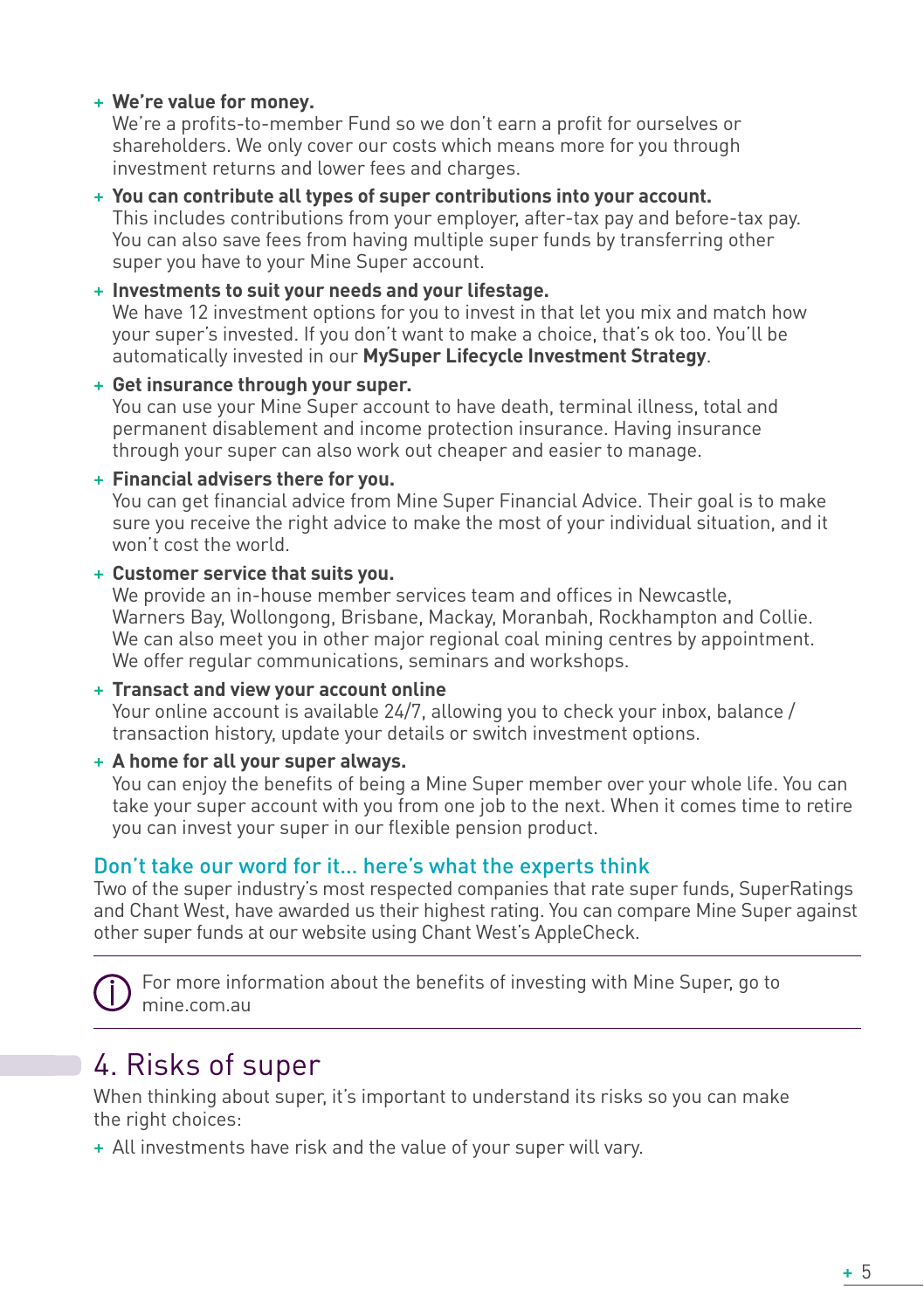- + Different investment strategies, such as the investment options you invest in, have different levels of risk depending on the assets they're invested in. To measure these risks, we've adopted 'Standard Risk Measures' (SRMs) developed by the super industry. Information about High Growth's SRM can be found in **Section 5.** The SRMs for our other investment options can be found in their factsheets. Go to mine.com.au/super-pds
- + The returns from investments are affected by things such as inflation, interest rates and market conditions. The value of currencies can also have an impact, particularly if you invest in international shares.
- + Assets with the highest long-term returns, such as shares and property, might also have the highest short-term risk. Cash and fixed income / bonds generally have less potential for high long-term returns, but also tend to have less short-term risk.
- + The return you get from your super will vary and future returns could be different from past returns.
- + Returns are not guaranteed and you might lose some of your money.
- + Super laws might change.
- + The amount of super you end up with when you retire might not be enough for you to have a comfortable retirement.
- + How much risk you take is your decision and depends on your age, how long you'll invest for, your other investments, how comfortable you are with the possibility of losing some of your super in some years, among other considerations.

# 5. How we invest your money

We offer 12 investment options for you to invest your super:

**Six pre-mixed investment options** – High Growth, Growth, Balanced, Conservative Balanced, Indexed Defensive and Secure.

**Six single asset class investment options** – Australian Shares, International Shares, Property, Bonds, Cash and Term Deposit.

Warning: When you're thinking about which investment options to invest in, you should **.** consider the likely investment return, risk and how much time you have to invest.

#### Mine Super gives you choices

One of the benefits of Mine Super is that you can choose which investment options your super's invested in or make no choice and have it automatically invested in our MySuper Lifecycle Investment Strategy.

- + **Make no choice** and your super will be invested in our MySuper Lifecycle Investment Strategy **Or**
- + **Choose your own investment options.** You can choose any mix of the six pre-mixed and six single asset class investment options. The mix you choose must add up to 100%. You can also choose to invest your current account balance and future contributions differently or invest in our Lifecycle Investment Strategy at any time.

 To help you decide how to invest your super, it's important to understand some basic investment concepts. See our investment factsheets at mine.com.au/super-factsheets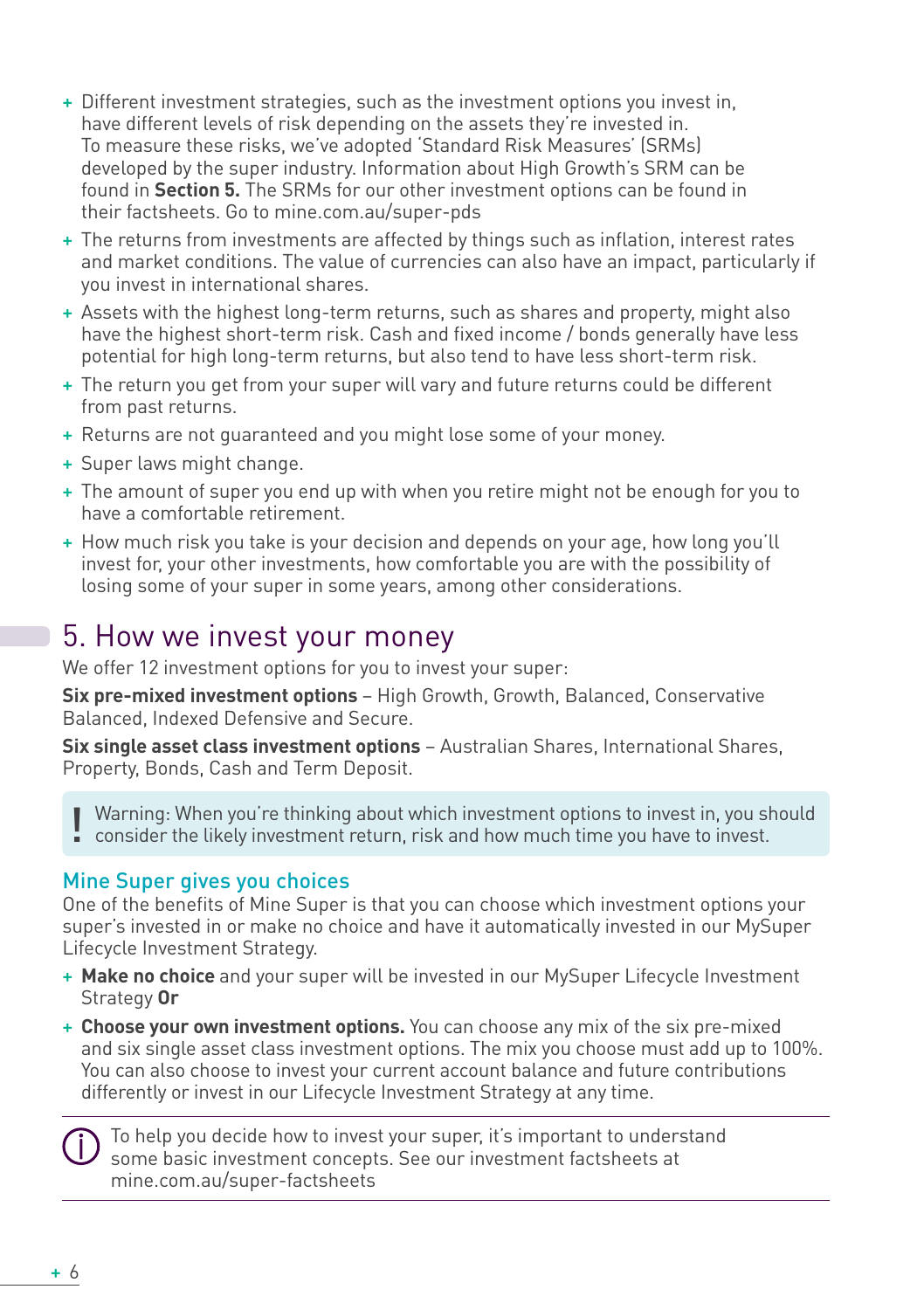### An example of our investment options – High Growth

Invests primarily in shares, that aim to maximise returns by taking greater risk, with a small allocation to defensive assets such as bonds and cash.

#### Who is High Growth suitable for?

Suitable for people who wish to invest their super for five or more years.

#### What assets does High Growth invest in?

|                          | SAA <sup>2</sup> | Allowable range <sup>2</sup> |
|--------------------------|------------------|------------------------------|
| <b>Australian Shares</b> | 38%              | $20 - 55%$                   |
| International Shares     | 49%              | $30 - 65%$                   |
| Alternatives             | 0.7%             | $0 - 20%$                    |
| Infrastructure           | 4.3%             | $0 - 25%$                    |
| Property                 | 3.2%             | $0 - 20%$                    |
| Fixed Income             | 1.3%             | $0 - 20%$                    |
| Cash                     | 3.5%             | $0 - 20%$                    |

#### What's the investment return objective?

Achieve a return exceeding the increase in the Consumer Price Index (CPI) by at least 4% pa, after tax and investment costs, over any ten year period. $^3$ 

**Example**: If the ten-year CPI is 2% pa, the investment objective will be for investment returns to exceed 6% pa, after tax and investment costs, over the ten year period.

#### What's the minimum time you should invest in High Growth?

At least five years.

#### High Growth's standard risk measure

High Growth's risk level is **high**. The table below shows the estimated number of annual negative returns over any 20 year period. These negative returns can be experienced several years apart or several years in a row within the 20 year period.



 For more information about the standard risk measure read the **High Growth** factsheet at mine.com.au/super-pds or go to mine.com.au/investment-options

#### How can you change the investment options you're invested in?

You can switch investment options through your online member account or by filling in the **Make an investment choice** form.

#### Who do we invest your super with?

We appoint professional investment managers to invest your super. We regularly review their performance and can remove managers and add new ones.

 For more information about our investment managers go to mine.com.au/how-we-invest-your-money

 $2$  The actual asset allocation can move over time while remaining within the allowable range. For up-to-date actual asset allocation information, call us on 13 64 63.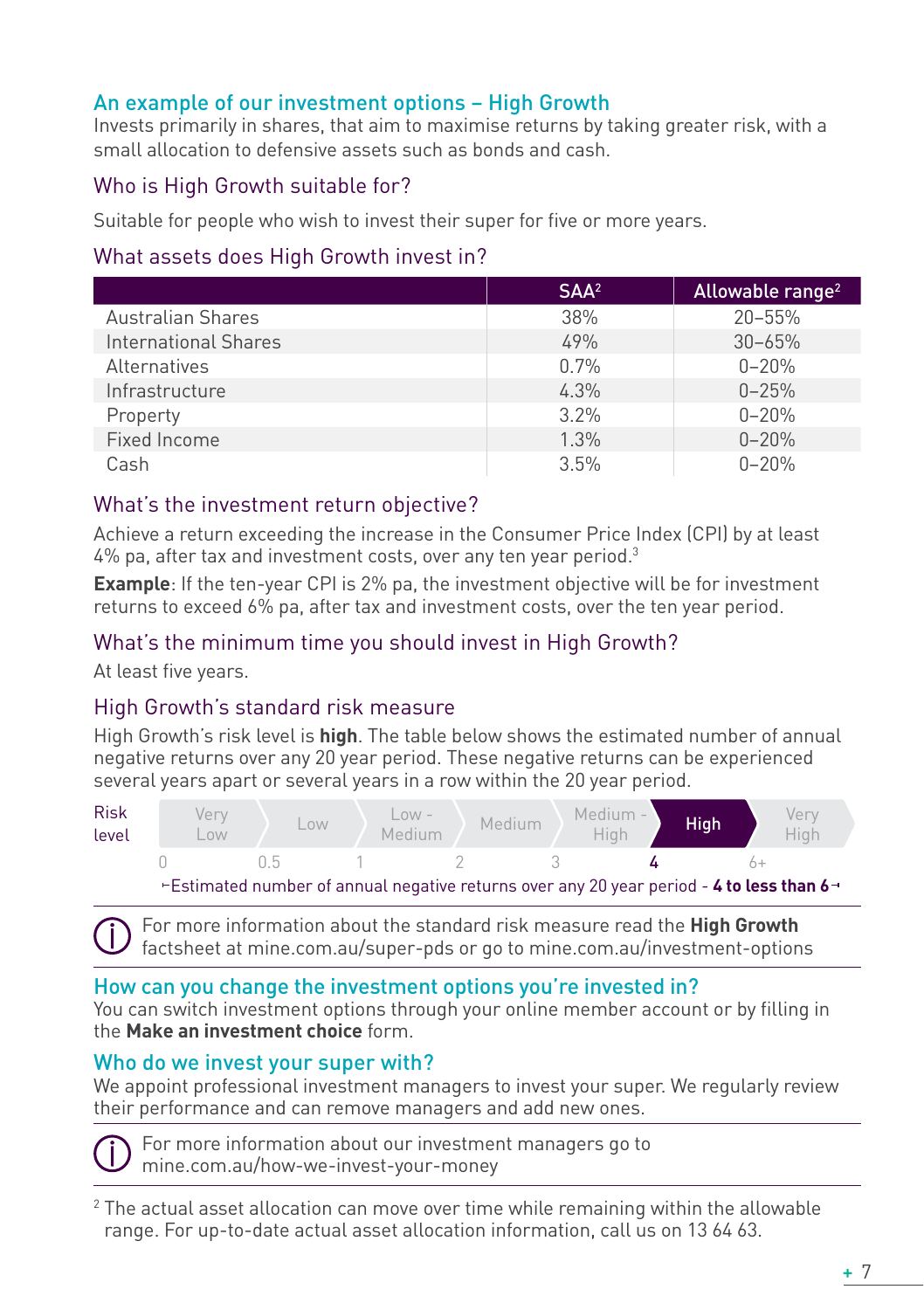<sup>3</sup> The investment return objective differs from the return targets disclosed in the Product Dashboard due to using different methodologies.

#### Can our investment options change?

Yes, in the future we might offer new investment options or close or change existing ones.

#### Do we take labour standards or environmental, social or ethical considerations into account?

We seek to maximise investment returns while managing risk. Our investment options are managed by a group of market leading Australian and global funds management businesses who engage with company management. They integrate the management of a range of environmental, social and governance risk factors and opportunities into the investment process, which may impact our investment returns and reputation.

You should read the important information about our 12 investment options before making a decision. Read the factsheets titled: **High Growth; Growth; Balanced; Conservative Balanced; Indexed Defensive; Secure; Australian Shares; International Shares; Property; Bonds; Cash** and **Term Deposit** at mine.com.au/super-pds. The material relating to our 12 investment options may change between the time you read this Statement and the day you sign the application form.

# 6. Fees and costs4

This document shows fees and other costs that you may be charged. These fees and other costs may be deducted from your money, from the returns on your investment or from the assets of the superannuation entity as a whole.

Other fees, such as activity fees, advice fees for personal advice and insurance fees, may also be charged, but these will depend on the nature of the activity, advice or insurance chosen by you. Entry fees and exit fees cannot be charged.

Taxes, insurance fees and other costs relating to insurance are set out in another part of this document.

You should read all the information about fees and other costs because it is important to understand their impact on your investment.

The following is a consumer advisory warning which, by law, we must show.

## Did you know?

Small differences in both investment performance and fees and costs can have a substantial impact on your long term returns. For example, total annual fees and costs of 2% of your account balance rather than 1% could reduce your final return by up to 20% over a 30 year period (for example reduce it from \$100 000 to \$80 000).

You should consider whether features such as superior investment performance or the provision of better member services justify higher fees and costs.

You or your employer, as applicable, may be able to negotiate to pay lower fees. Ask the fund or your financial adviser.

#### To find out more

If you would like to find out more, or see the impact of the fees based on your own circumstances, the Australian Securities and Investments Commission (ASIC) website (www.moneysmart.gov.au) has a superannuation calculator to help you check out different fee options.

4 All our fees and costs include GST where applicable.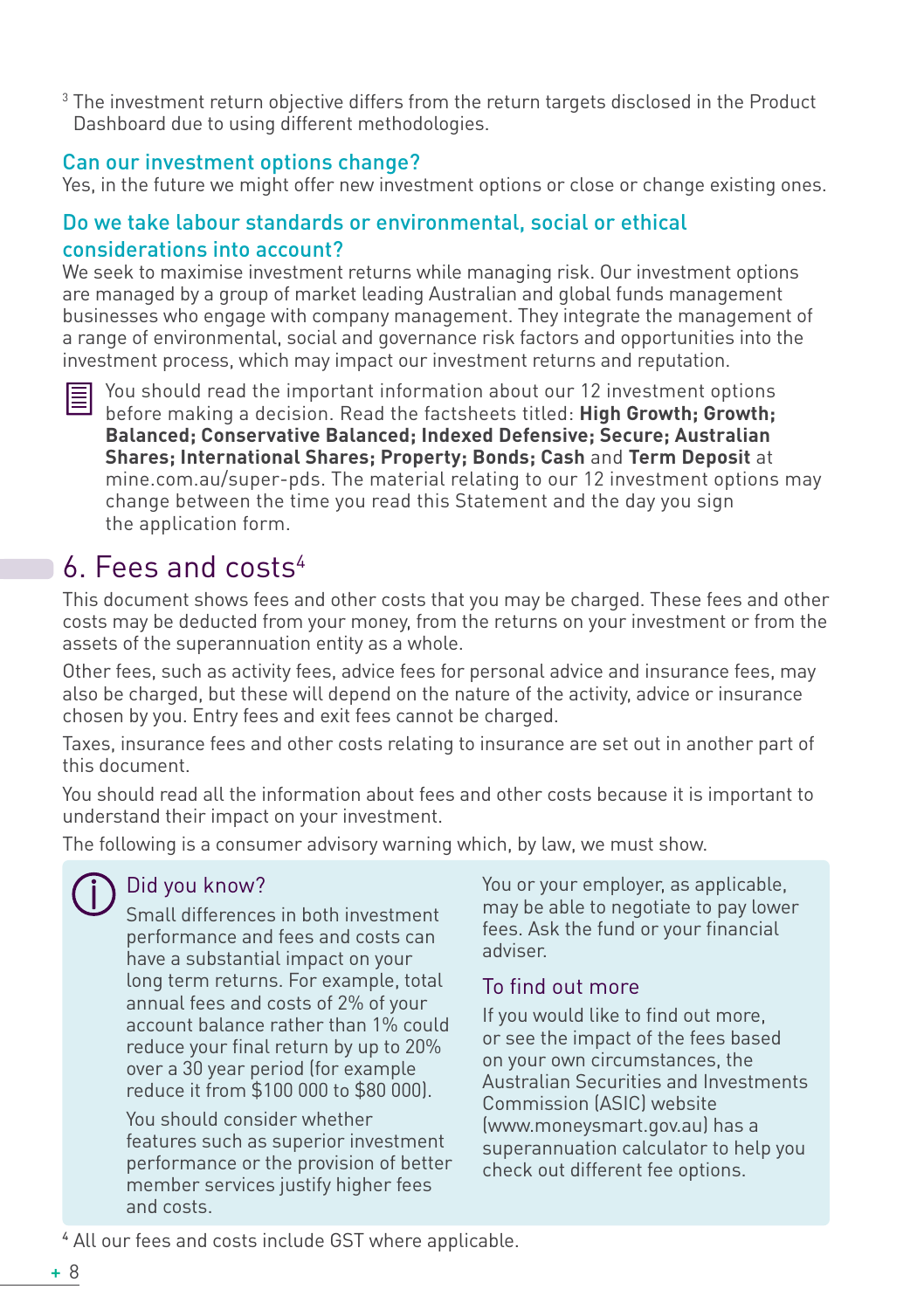To make it easy for you to compare fees and costs across different funds, we must set out our fees and costs in the following way. Our fees and costs are either deducted directly from your account, for example the Administration fee, or deducted from the investment option you're invested in before earnings are credited to your account.

The fee table on the next page shows an estimate of the fees a member with an account balance of \$50,000 would pay as at the date of this Product Disclosure Statement. Actual fees may vary.

| Type of fee or cost                                                                                                      | Amount (% pa)                                                                                                                                                                                                                                                                        | How and when paid                                                                                                                                                                                                                                              |
|--------------------------------------------------------------------------------------------------------------------------|--------------------------------------------------------------------------------------------------------------------------------------------------------------------------------------------------------------------------------------------------------------------------------------|----------------------------------------------------------------------------------------------------------------------------------------------------------------------------------------------------------------------------------------------------------------|
| Investment fee <sup>6,7</sup>                                                                                            | High Growth <sup>5</sup> 0.37%, Growth<br>0.35%, Balanced 0.32%,<br>Conservative Balanced <sup>5</sup> 0.27%.<br>Indexed Defensive 0.15%, Secure<br>0.09%, Australian Shares 0.10%,<br>International Shares 0.08%,<br>Property 0.08%, Bonds 0.20%,<br>Cash 0.08%, Term Deposit 0.00% | We generally calculate<br>and deduct this fee daily<br>when unit prices are<br>determined.                                                                                                                                                                     |
| Administration fee <sup>6</sup>                                                                                          | \$1 per week + 0.16% pa<br>Percentage fee is zero for<br>Term Deposit.                                                                                                                                                                                                               | We generally deduct<br>the dollar-based<br>administration fee<br>on the last day of the<br>month from your super<br>account balance. We<br>generally calculate and<br>deduct the percentage<br>based administration<br>fee when unit prices are<br>determined. |
| <b>Buy-sell spread</b>                                                                                                   | Nil                                                                                                                                                                                                                                                                                  |                                                                                                                                                                                                                                                                |
| <b>Switching fee</b>                                                                                                     | Nil                                                                                                                                                                                                                                                                                  |                                                                                                                                                                                                                                                                |
| <b>Advice fees</b><br>relating to all<br>members investing<br>in a particular<br>MySuper product or<br>investment option | We offer a complimentary<br>appointment with a financial<br>adviser for all members and<br>personal advice fees are up to<br>a maximum of \$2,750.                                                                                                                                   | You pay or, for the portion<br>of the advice that is super<br>related, you can choose<br>to have it deducted from<br>your super account.                                                                                                                       |
| Other fees and costs <sup>8</sup>                                                                                        | Nil                                                                                                                                                                                                                                                                                  |                                                                                                                                                                                                                                                                |
| Indirect cost ratio<br>(ICR) <sup>6,7</sup>                                                                              | High Growth <sup>5</sup> 0.21%, Growth<br>0.28%, Balanced 0.27%,<br>Conservative Balanced <sup>5</sup> 0.40%,<br>Indexed Defensive 0.06%, Secure<br>0.08%, Australian Shares 0.00%,<br>International Shares 0.07%,<br>Property 0.14%, Bonds 0.14%,<br>Cash 0.00%, Term Deposit 0.00% | This is an estimate of<br>the annual indirect cost<br>ratio for each investment<br>option. The actual costs<br>are deducted from the<br>return paid to the Fund<br>when each unit price is<br>determined.                                                      |

#### **Mine Superannuation Fund**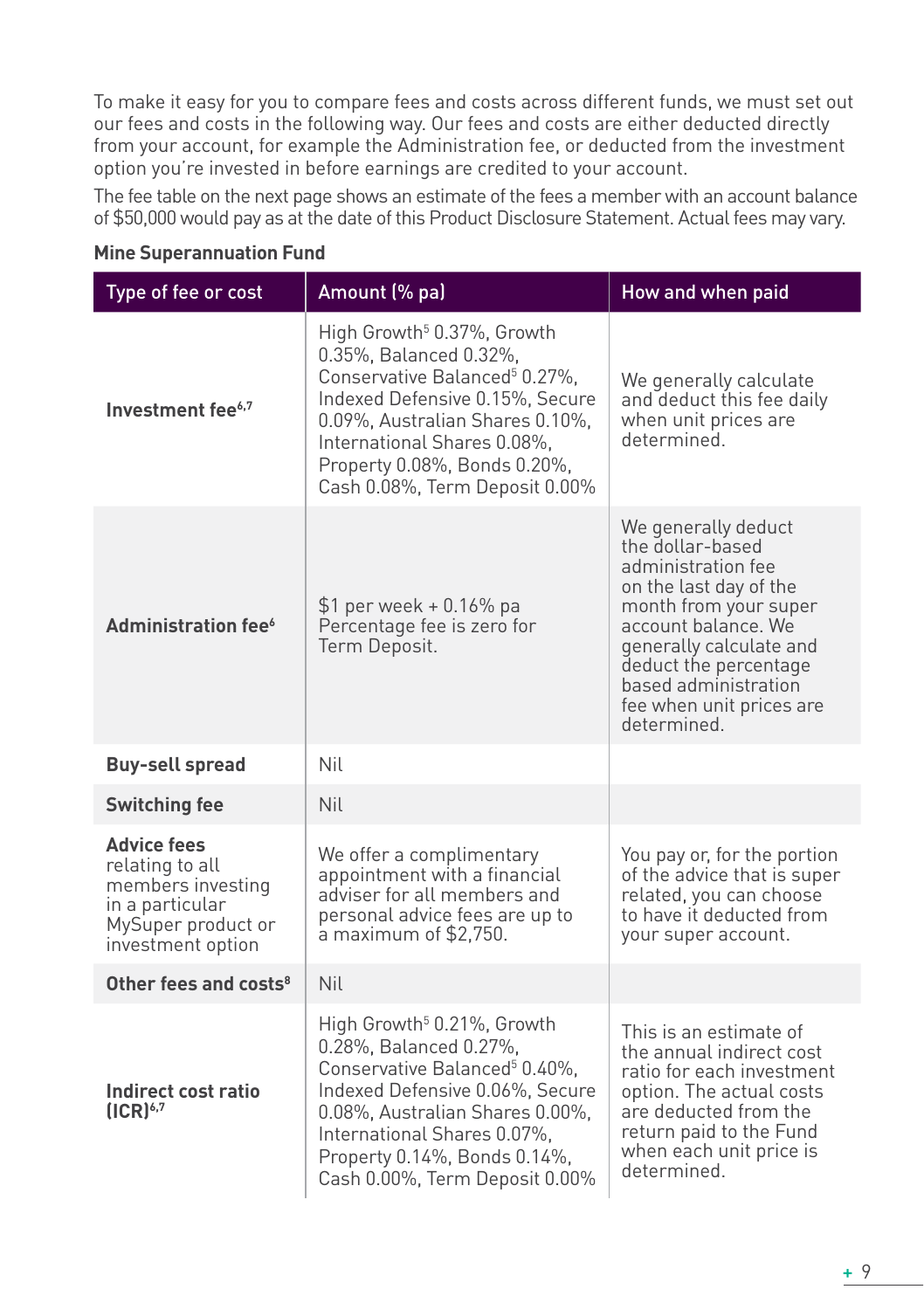- <sup>5</sup> If you're invested in the MySuper Lifecycle Investment Strategy, you'll be invested in a mix of the High Growth and Conservative Balanced investment options based on your age. Your fees will be weighted across these investment options according to this mix. Read our **Fees information** factsheet for how you'll be affected at different ages. For more information about the **Lifecycle Investment Strategy** read our Lifecycle Investment Strategy factsheet at mine.com.au/super-pds
- <sup>6</sup> If your account balance for a product offered by the superannuation entity is less than \$6,000 at the end of the entity's income year, the total combined amount of administration fees, investment fees and indirect costs charged to you is capped at 3% of the account balance. Any amount charged in excess of that cap must be refunded.
- $7$  The investment fees and indirect costs shown are estimated by reference to investment related fees and costs, including underlying investment manager costs, incurred for the 12 month period to 30 June 2021. Accordingly, actual investment and indirect costs over the current period of the PDS will vary based on actual fees and costs incurred in that period.
- We may apply other fees and costs which relate to family law splits, answering subpoenas, advice fees for personal advice, insurance fees and term deposit early withdrawal fees. See the **Fees information** factsheet at mine.com.au/super-pds for further information.

#### An example of annual fees and costs

This table gives an example of how the fees and costs for the MySuper Lifecycle Investment Strategy for members aged 50 and under, who are invested 100% in High Growth, for this superannuation product can affect your superannuation investment over a one year period. You should use this table to compare this superannuation product with other superannuation products.

| <b>Example - High Growth</b>                  |                      | <b>Balance of \$50,000</b>                                                                             |
|-----------------------------------------------|----------------------|--------------------------------------------------------------------------------------------------------|
| Investment fees                               | 0.37%                | For every \$50,000 you have in High Growth you will<br>be charged \$185 each year                      |
| <b>Plus</b> Administration<br>fees            | $0.16%$ plus<br>\$52 | And, you will be charged \$80 plus \$52 in<br>administration fees regardless of your balance           |
| <b>Plus</b> Indirect costs<br>for High Growth | 0.21%                | And, indirect costs of \$105 each year will be<br>deducted from your investment                        |
| <b>Equals Cost</b><br>of product              | \$422                | If your balance was \$50,000, then for that year<br>you will be charged fees of \$422 for High Growth. |

If you close your account you won't be charged an exit fee or a buy/sell spread. Additional fees may apply.

#### Can we change our fees and costs?

Yes, we can change our fees and costs without your consent. We'll give you at least 30 days notice of any change. Investment fees and indirect fees may vary as the actual fees and costs charged by the Fund vary. No notice is provided of these changes.

#### Insurance premiums

Details about the cost of your insurance and how your insurance premiums are calculated are set out in section 8 of this PDS and in the Insurance Guide. The premiums we charge can change in line with the terms of the policy and include an insurance administration fee that is retained by Mine Super. If the change is material, we'll let you know in writing at least 30 days before the changes take effect.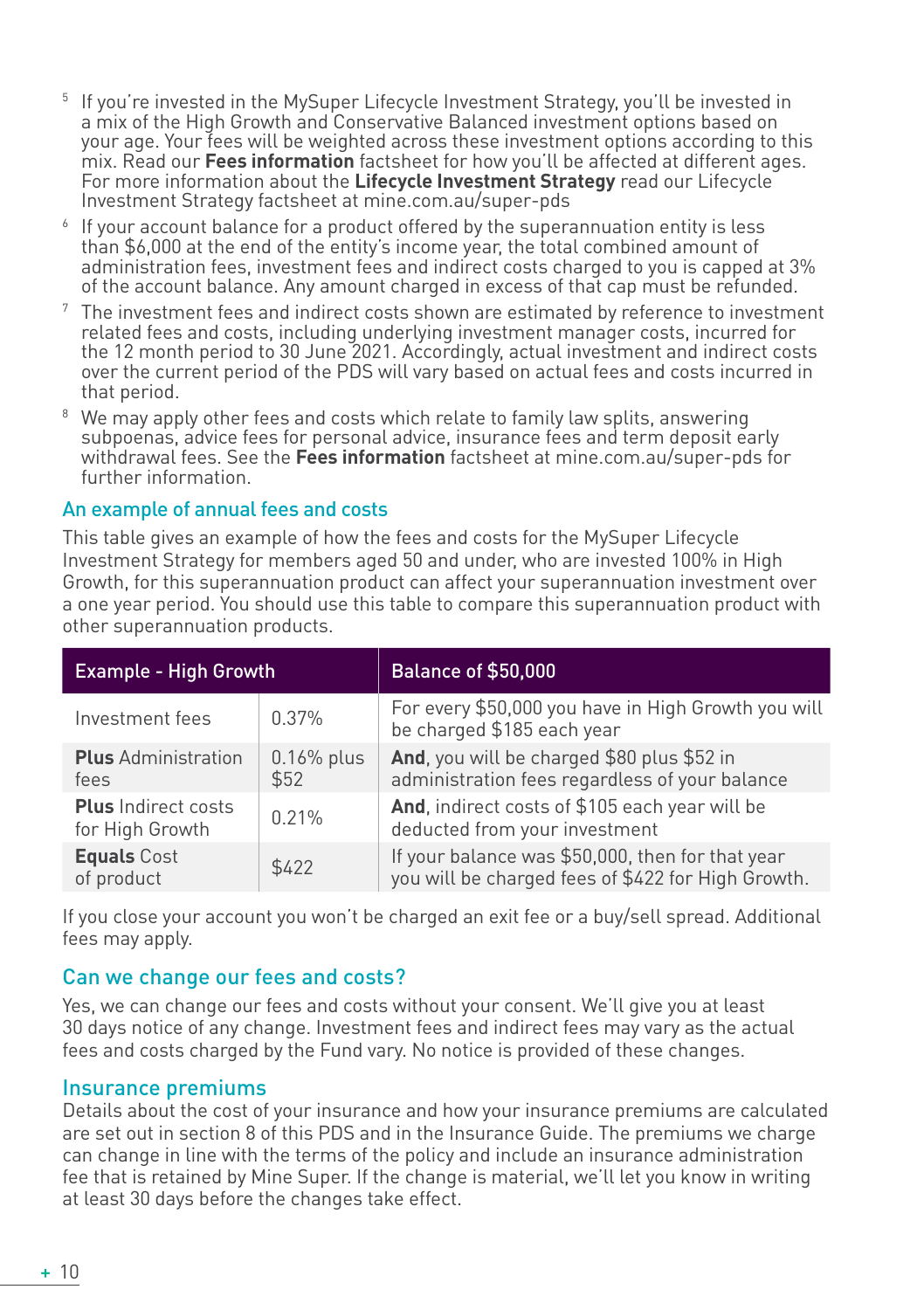### Financial advice fees

If you need financial advice, Mine Super Financial Advice<sup>9</sup> is here to provide the help you need to make confident and informed financial decisions.

You'll need to complete a **Financial advice fee authorisation** form and return it to us before we can deduct financial advice fees from your account.

For more information about Mine Super Financial Advice, read the **Here to help you make confident and informed financial decisions** factsheet at mine.com.au/super-factsheets

Warning: If you get financial advice from Mine Super Financial Advice, you might have to pay extra fees. The fees you'll be charged will be outlined in a Statement of Advice.

- The cost of financial advice and how you pay for it depends on the type of advice you're looking for. !
- <sup>9</sup> Advice is provided by Mine Super Financial Advice a trading name of Mine Super Services Pty Ltd ABN 49 051 315 014 AFS licence 502700, and is a related entity to the Trustee.



You should read the important information about fees at mine.com.au/super-pds before making a decision. Read the factsheet titled **Fees information**. The material relating to fees may change between the time you read this Statement and the day you sign the application form.

# 7. How super is taxed<sup>10</sup>

#### When money is paid into your account:

- + **Contributions from your employer and before-tax pay (salary sacrifice)** these are taxed at 15% if you earn less than \$250,000 pa and 30% if you earn more than \$250,000 pa. If you contribute amounts above the government's yearly limit, or 'contribution cap', you might have to pay extra tax. For information about withdrawing these excess contributions and the tax implications, read our **How much can I add to my super account?** factsheet at mine.com.au/super-pds
- + **Contributions you make from your after-tax pay, income or savings** these aren't taxed, except if you contribute an amount above the government's yearly limit.
- + **Contributions from your spouse (spouse contributions)** these contributions aren't taxed. If you earn less than \$40,000 a year, your spouse might be eligible for an 18% income tax offset on the first \$3,000 they put into your super account each year.

Warning: The government has set limits, called 'contribution caps', on how much you can<br>! contribute into super at the low 15% tax rate. If you exceed these limits you'll pay extra tax.

#### Investment earnings

These are generally taxed at 15%. This tax is deducted from the investment option you're invested in before earnings are allocated to your account.

#### When you withdraw money from your account

The tax you pay when you withdraw money from your super depends on your age:

- + **Age 60 and over:** You won't pay tax.
- + **Your preservation age age 59:** Part of your 'taxable component' (the part of your super you have to pay tax on) is tax-free. Amounts above this tax-free portion are taxed. To work out the amount of your 'taxable component' that's tax-free, go to mine.com.au/withdrawal-tax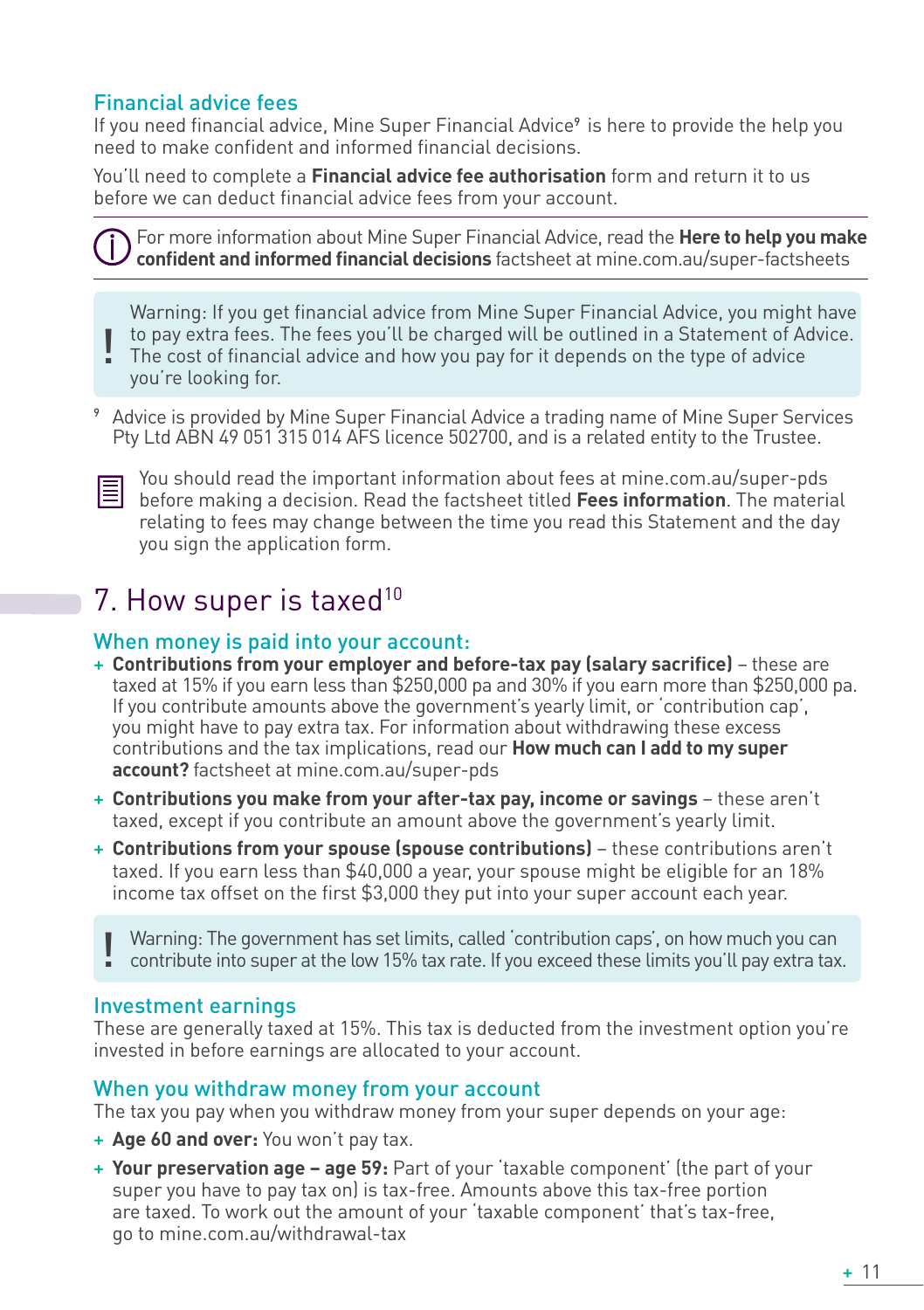+ **Under preservation age:** The full 'taxable component' is taxed at your marginal tax rate or 22%, whichever is lower, which includes the Medicare Levy.

If you have to pay tax, we'll deduct it from your withdrawal benefit. Your super won't be taxed if you transfer it to another super fund or pension.

### Tax paid on death benefits

If you die, the amount of tax deducted depends on who receives your super.

- + **Paid to dependants** Tax-free.11
- + **Paid to non-dependants** The 'taxable component' is made up of two parts called the 'taxed element' and 'untaxed element'. The tax rates for each will depend on the relevant circumstances.

 For more information about dependants, read our **Nominating beneficiaries** factsheet at mine.com.au/super-factsheets

#### Tax paid by temporary residents and working holiday makers

If you're a temporary resident or working holiday maker you can apply to withdraw your super if you leave Australia. For temporary residents the 'taxable component' is taxed at 35% and the 'untaxed component' is taxed at 45%, while if you're a working holiday maker your full benefit will be taxed at 65%. These tax rates don't include the Medicare Levy, which might be payable.

Warning: You should give us your Tax File Number (TFN) when you open your account with us. If you don't, you may pay extra tax when you contribute money into your account or withdraw money, or you might not be able to make some types of contributions. It will also be more difficult to trace different super accounts in your name so that you receive all your super when you retire. !



 For more information about TFNs, read our **Your Tax File Number and super**  factsheet at mine.com.au/super-factsheets

- You should read the important information about contribution caps before making a decision. Read the factsheet titled **How much can I add to my super account?** at mine.com.au/super-pds. The material relating to contribution caps may change between the time you read this Statement and the day you sign the application form.
- <sup>10</sup> This information on how super is taxed is general information only. How your super is taxed will depend on your personal circumstances.
- <sup>11</sup> Adult children who aren't financially dependent or in an interdependency relationship with their parents are considered dependants under super law but non-dependents under tax law. Therefore, if they receive a death benefit they would need to pay tax.

# 8. Insurance in your super

Warning: This is only a general summary of our insurance. You can find other important information about insurance, such as the cost of this insurance and

I if you're eligible to take out insurance through your Mine Super account, in our **Insurance Guide**. You should read the information in the full PDS including the **Insurance Guide**. You should read the information in the full PDS including the **Insurance Guide**, before deciding if this insurance is appropriate. You can find these documents at mine.com.au/super-pds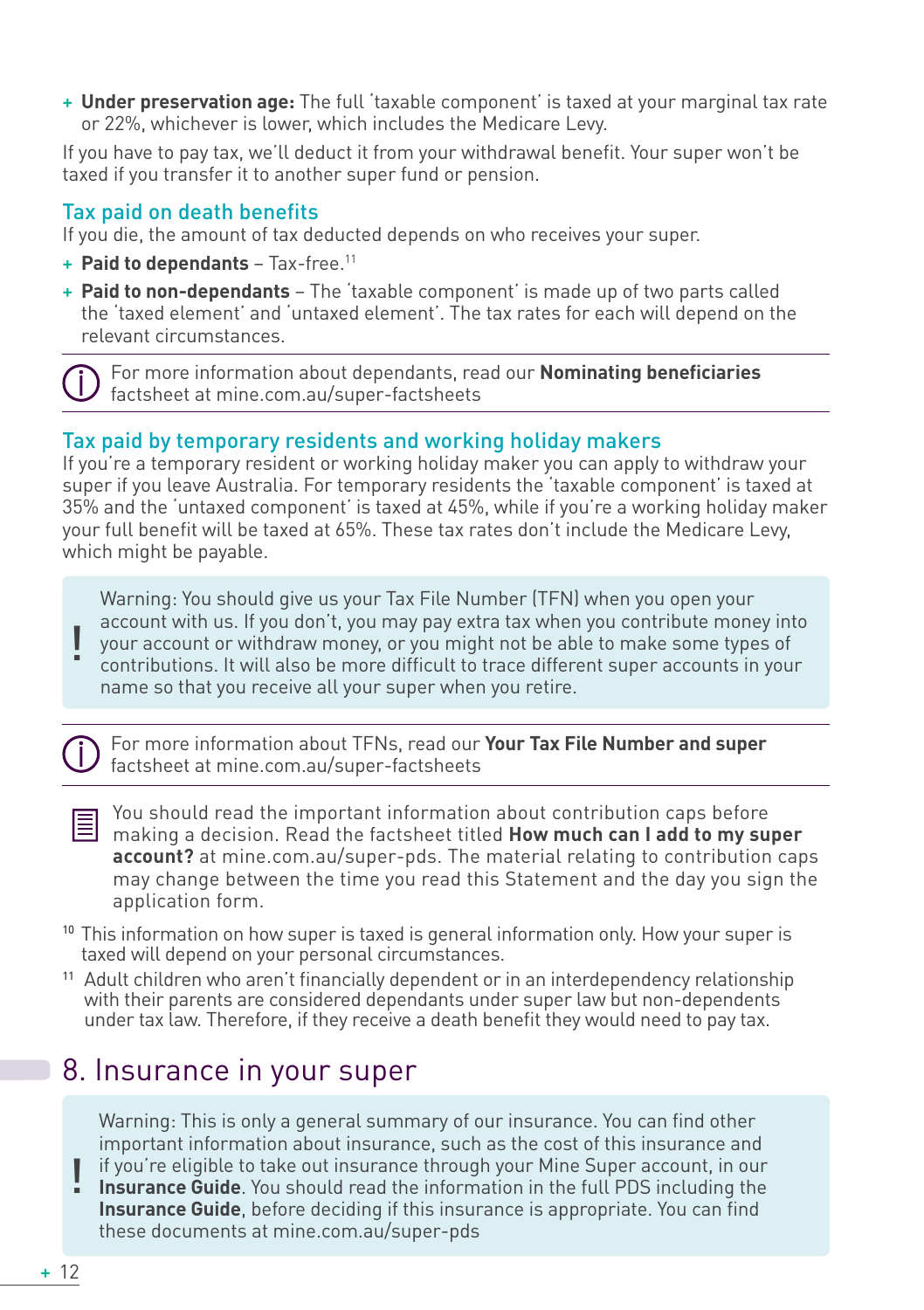As a member of Mine Super, you can have the following insurance through your account:

- + **Death and Terminal Illness (DTI) and Total and Permanent Disablement (TPD) insurance** – Pays a lump sum if you die, are terminally ill and have less than 24 months to live or become totally and permanently disabled.
- + **Income Protection (IP) insurance** Replaces part of your pay if you become ill or injured and can't work. The total benefit you'll receive is the lesser of 84.5% of your insured salary or the actual salary you earned over the 12 months immediately prior to the date you became disabled. If you've worked for an Industry Employer for less than 12 months, your salary will be based on your average salary taken from the commencement of employment to the date you became disabled. This includes a super contribution paid to your Mine Super account (calculated using the compulsory super contribution rate current at the date of your disablement), with the remaining amount paid to you directly. The super contribution component can change in line with super law.

### Who receives Basic Insurance Cover and standard IP insurance?

If you're eligible, you'll receive Basic Insurance Cover, which is made up of DTI and TPD insurance, and standard IP insurance. You don't need to apply for this insurance or, for Basic Insurance Cover, have your health assessed. Generally, this insurance is added to your account after all the following have occurred:

- + Your account balance is \$6,000 and above.
- + You're aged 25 to 64.
- + You're employed and your employer makes their first contribution to your account.

Initially you'll receive Limited Basic Insurance Cover, which provides cover for illnesses or injuries that first arise after your cover starts. If your employer's first contribution is within 180 days of the date of your cover commencement, and you're in Active Employment for 30 consecutive days, your cover will automatically convert to standard Basic Insurance Cover, which provides cover for illnesses or injuries regardless of when they first arose. If, however, your employer makes their first contribution after 180 days of you commencing employment, Limited Basic Insurance Cover will apply for 24 months followed by an additional 30 consecutive days of Active Employment before converting to standard Basic Insurance Cover.

#### **How can I add this insurance to my account if I'm under 25 or have an account balance below \$6,000?**

If you're not eligible for Basic Insurance Cover or standard IP cover because your balance is below \$6,000 and / or you're under 25 years of age, you can still choose to have it added by completing a **Super account essentials** form. You'll need to be aged 15 to 64, be employed and have your employer make a contribution to your account.

#### **How much insurance do you receive?**

- + **Basic Insurance Cover** You'll receive a set amount of insurance, between \$5,000 and \$100,000, based on your age. Read the Insurance Guide for details of the amount you'll receive for your age.
- + **Standard IP insurance** Our standard IP insurance provides an insured salary of \$80,000, a waiting period of 60 days and a benefit period of two years. You can change these at any time.

#### **When is this insurance added to your account?**

- + If insurance is added to your account automatically the later of the date your employer makes their first eligible contribution to your account OR the date you reach age 25 and your balance reaches \$6,000 and above.
- + If you ask us to add this insurance to your account the later of the date we receive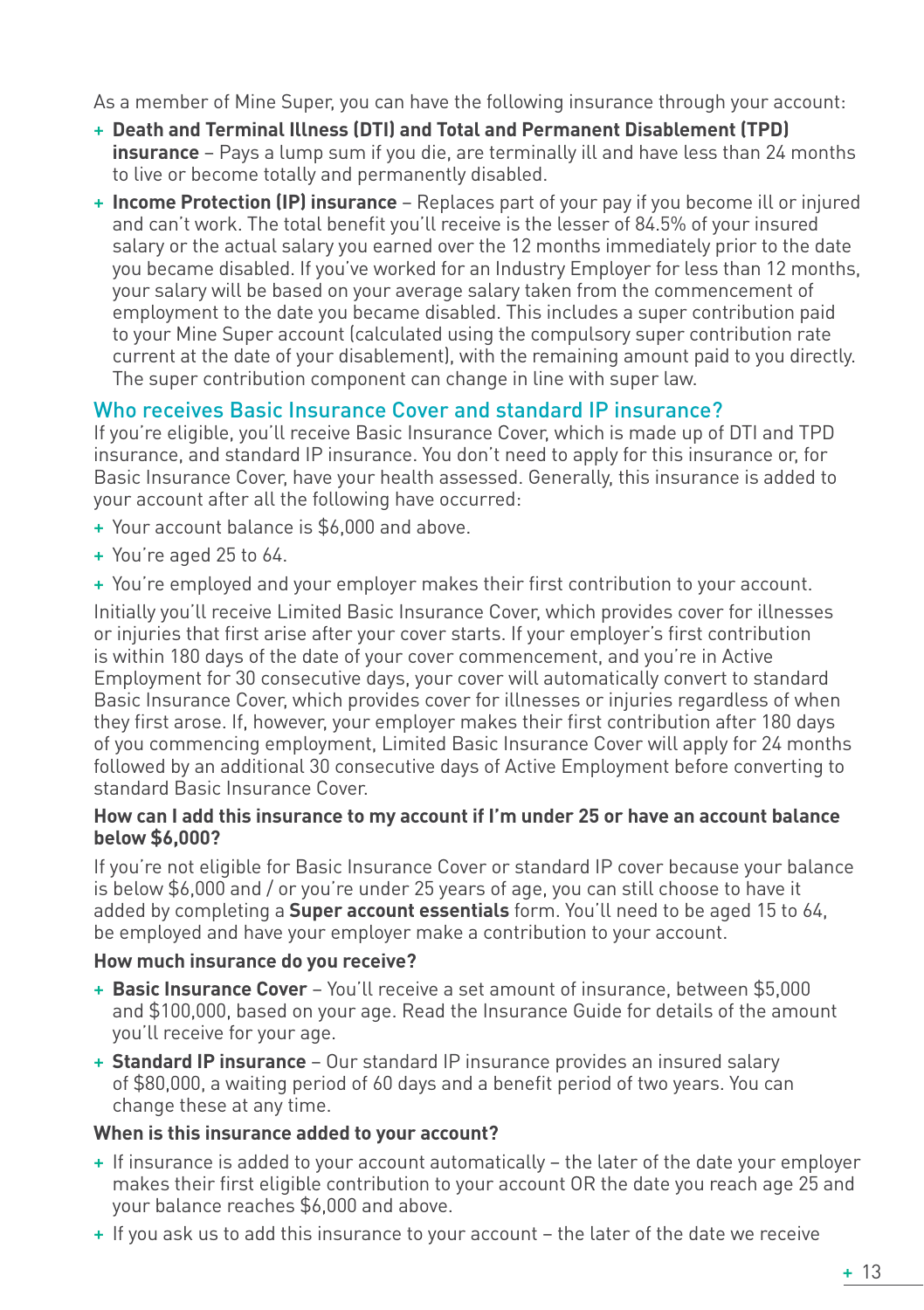your application, your employer makes their first eligible contribution to your account, your employment commencement date or the date you ask us to add this insurance.

#### Insurance you apply for

If you're not eligible for Basic Insurance Cover or standard IP insurance or you want extra DTI and TPD insurance, you can apply for insurance by completing:

- + **Apply for Income Protection insurance** form IP insurance.
- + **Apply for Voluntary Insurance Cover** form DTI and TPD insurance, called Voluntary Insurance Cover. Applications for Voluntary Insurance (DTI and TPD) will be assessed by our insurer.

#### The cost of insurance

There's a cost of having insurance through your super account. It depends on the amount of insurance, your age, gender, salary (for IP insurance only), whether you smoke and the type of 'job classification' you have.

 $\left( \dot{} \, \right)$  If vou don't tell us vour job classification, vou could pay more for vour insurance than you have to. For more information read our Insurance Guide at mine.com.au/super-pds

We deduct the cost of your insurance (premium) from your account monthly in arrears, which covers you for that month. If you're eligible for Basic Insurance Cover and standard IP insurance, we'll automatically deduct the cost of this insurance from your account unless you tell us you don't want it.

The range of costs for our insurance can be found below. You can find the full table of premiums rates in our Insurance Guide which you can find at mine.com.au/super-pds

- + **Basic Insurance Cover** cost ranges between \$2.79 per month and \$70.66 per month for males and \$2.22 per month to \$63.99 per month for females. As you get older, the amount of your Basic Insurance Cover and in turn, its cost, will automatically change.
- + **Voluntary Insurance Cover** for \$10,000 of DTI and TPD cover, cost ranges between \$7.587 per month and \$505.909 per month. As you get older, the cost of your Voluntary Insurance Cover will automatically change.
- + **IP insurance**  for \$1,000 of cover, cost ranges between \$0.147 per month and \$1.657 per month for males and \$0.196 per month and \$2.323 per month for females, depending on your age. The cost includes 7.2% for government stamp duty. As you get older, the cost of your IP insurance will automatically change.

#### Cancelling insurance

You can cancel your insurance at any time by phone on 13 64 63 or by completing the **Cancel my insurance** form. If you cancel your Basic Insurance Cover and / or standard IP insurance within 90 days of the date your insurance started, we'll refund your premiums to your account.

Your insurance will also be cancelled if your account hasn't had a contribution, including transfers from other super funds, for 16 months or more. This is called an 'inactive account'. We'll contact you to let you know if you're at risk of losing your insurance if it's inactive. You can also elect to keep the insurance on your account, regardless of whether it's inactive, by contacting us or completing an **Opt-in to keep your insurance** form.

#### Changing insurance

+ **Basic Insurance Cover** – You can increase this insurance under our 'Introductory Cover Option' by completing a **Double your Basic Insurance Cover** form or **Your super account essentials** form.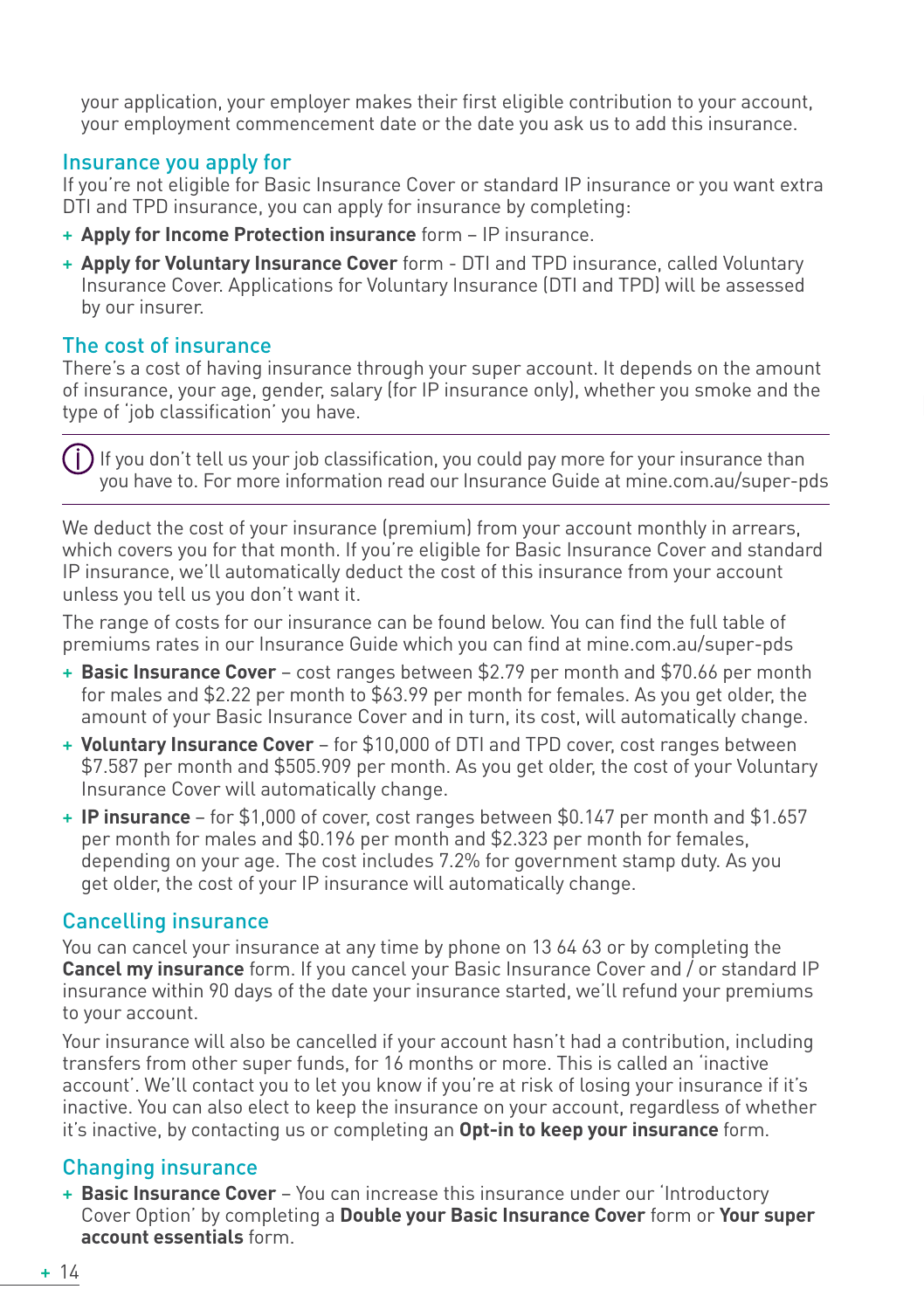- + **Voluntary Insurance Cover** You can apply to change this insurance at any time, including increasing it under our 'Significant Life Event option' by completing the **Change my insurance** form and / or **Increase insurance following a significant life event** form.
- + **IP insurance**  You can apply to change your insured salary, waiting period and benefit period at any time by completing the **Your super account essentials** form or **Change my insurance** form.



 $\equiv$  You should read the important information about insurance before making a decision. Read the document titled **Insurance Guide** at mine.com.au/super-pds. The material relating to our insurance may change between the time you read this Statement and the day you sign the application form.

# 9. How to open an account

There are two ways you can open an account with Mine Super.

#### Employer-sponsored members

You're an employer-sponsored member if your employer is registered with us and is paying the compulsory super contributions they need to make for you into your Mine Super account.

We'll automatically open an account for you when we receive the first super payment from your employer.

#### Personal members

You're a personal member if you choose to open a Mine Super account or an account is opened for you because of a family law split. Anyone can open a super account with us.

To open an account, read this PDS and then complete and return the **Personal Membership Application.**

If you're a personal member, you'll automatically be transferred to our employer-sponsored category if your employer starts contributing money to your Mine Super account.

Generally, we'll credit your first contribution to your account on the date we receive it. If there's a delay setting up your account because we're missing information from you we'll keep any interest earned on this contribution while we wait to set up your account.

## What if I change my mind? (cooling off period)

If you've chosen to open an account (as opposed to your employer signing you up) or an account was opened for you because of a family law split, you can cancel it by writing to us within 14 days of the earlier of:

- + the date we write to you to confirm we've opened your account
- + five days after we've set up your account.

You'll need to tell us which super fund to transfer your super money to. The amount you'll receive back will be adjusted for investment earnings, which could be positive or negative.

You won't have this 14 day period to cancel your account if you've made a transaction on your account, such as changing investment options, nominating a beneficiary or taking out insurance.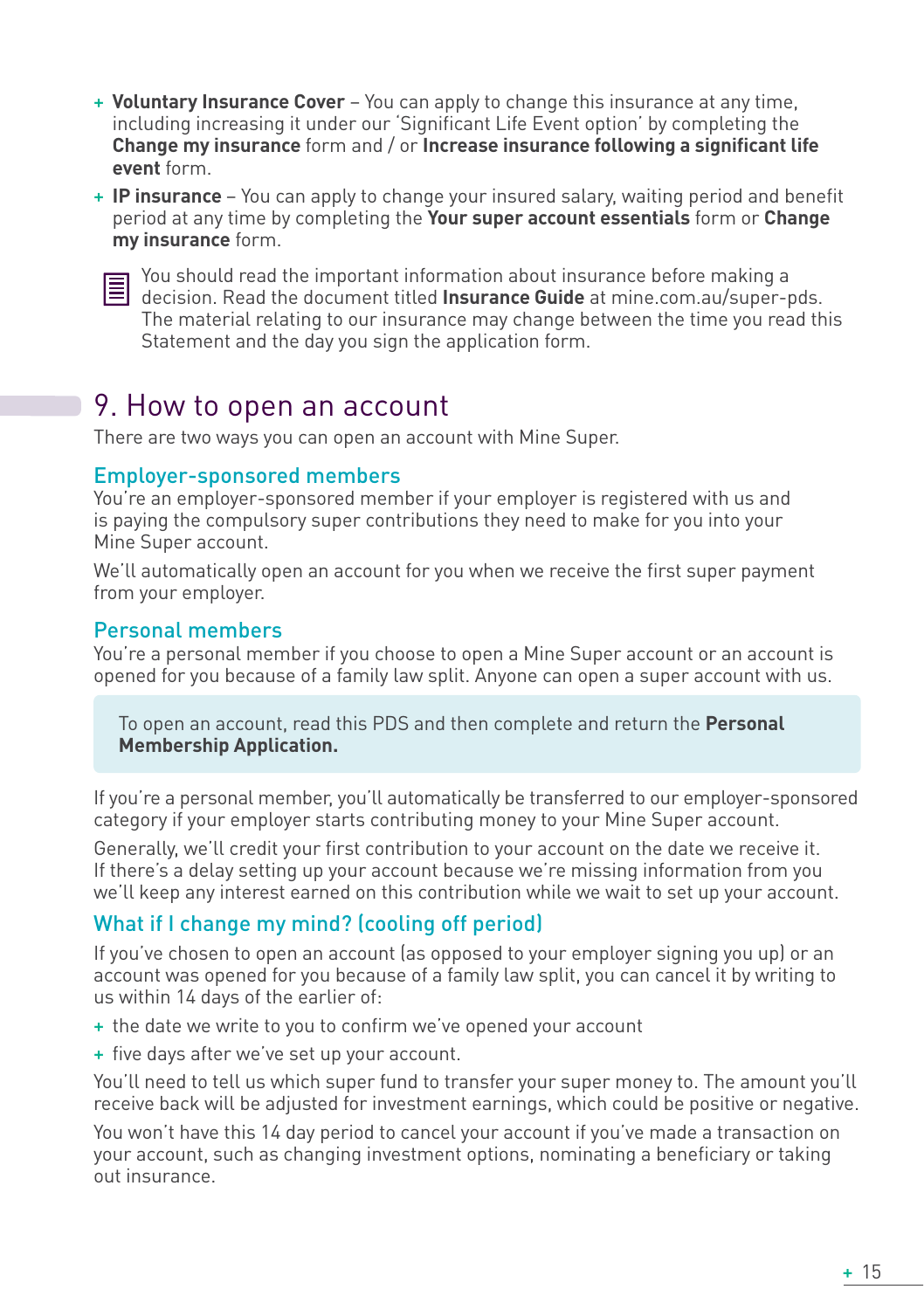#### For employers

If you're a standard employer sponsor, that is, have chosen Mine Super to be the default fund for your employees, you can cancel this arrangement within 14 days from, whichever is earlier:

- + the day we confirm your application
- + the end of the fifth day from when we first open an account for your employees.

#### Making a complaint

Here at Mine Super we put our customers first and want to ensure we're providing the best possible customer experience. We always value your feedback to continually improve our products and services.

If you have a complaint, please get in touch and we'll make every effort to resolve your concerns quickly. There are various ways you can make your complaint, which you can find in our **Complaints Management Policy and Customer Guidance** at mine.com.au/complaints. If you need assistance, we can also help you submit your complaint. Let us know by calling 13 64 63 or by using one of the other contact methods outlined in our guidance document.

If you're not happy with how we've handled your complaint, or we don't respond to you within 45 calendar days, you can contact the Australian Financial Complaints Authority (AFCA). AFCA provides fair and independent financial services complaint resolution that's free to consumers. You can contact AFCA on 1800 931 678, by email at info@afca.org.au or in writing at Australian Financial Complaints Authority, GPO Box 3, Melbourne VIC 3001.

Œ For more information about making a complaint, go to mine.com.au/complaints

#### How we protect your personal information – our Privacy Policy

We need to collect information about you to properly set up and manage your account. The government has put in place laws around how we manage this information to make sure it's protected.



 $\mathbf{F}$  You should read the important information about privacy before making a decision at mine.com.au/super-pds. Read the factsheet titled **Privacy Collection Notice**. The material relating to privacy may change between the time you read this Statement and the day you sign the application form. For more information, read our Privacy Policy at mine.com.au/your-privacy

#### Communicating with you digitally

Specific information relating to your account will be available digitally, via either your online account or our website. This includes things like Annual Statements, material product changes and transaction confirmations.

For material product change notices and Annual Statements, we'll also contact you to let you know when the document is available.

Prefer paper? Let us know by calling 13 64 63.

#### **Mine Super**

Locked Bag 2020 Newcastle NSW 2300 **t** 13 64 63 | **f** 02 4962 3469 **e** help@mine.com.au | **mine.com.au**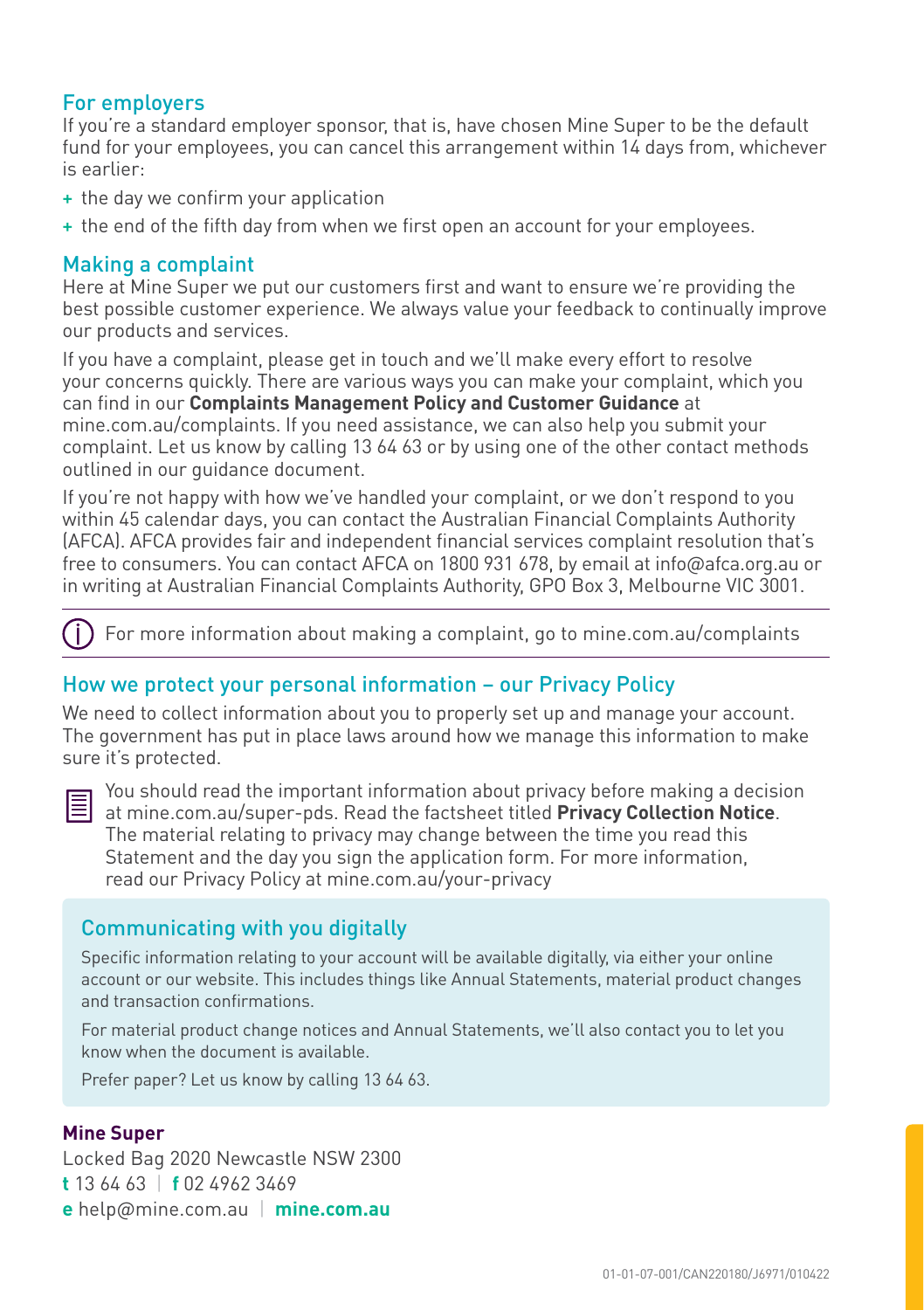

# **PERSONAL MEMBERSHIP APPLICATION**

## **Before you start... Fill this form out in BLOCK letters using a black or blue pen. Write ' ' to mark boxes.**

If you make a mistake when filling out the form, cross it out and initial the change. Don't use liquid paper or whiteout.

| 1. Your personal details                                                                                          |                                     |
|-------------------------------------------------------------------------------------------------------------------|-------------------------------------|
| Ms Mrs Miss Dr Other<br>Mr<br>Given names                                                                         | Male Female                         |
|                                                                                                                   |                                     |
| Surname                                                                                                           | Date of birth (DD-MM-YYYY)          |
| Residential address                                                                                               |                                     |
| Suburb                                                                                                            | Postcode<br>State                   |
| Postal address. If the same as your residential address, mark $\mathbf{\mathbf{\mathsf{Y}}}^{\prime}$ in this box |                                     |
| Suburb                                                                                                            | State<br>Postcode                   |
| Mobile phone                                                                                                      | Home phone<br>Work phone            |
| Preferred email                                                                                                   | Other email                         |
| How did you hear about Mine Super?                                                                                |                                     |
| From an existing member                                                                                           | Our website<br>My employer<br>Other |
| Why did you choose Mine Super?                                                                                    |                                     |

# **Turn over to finish filling out this form...**

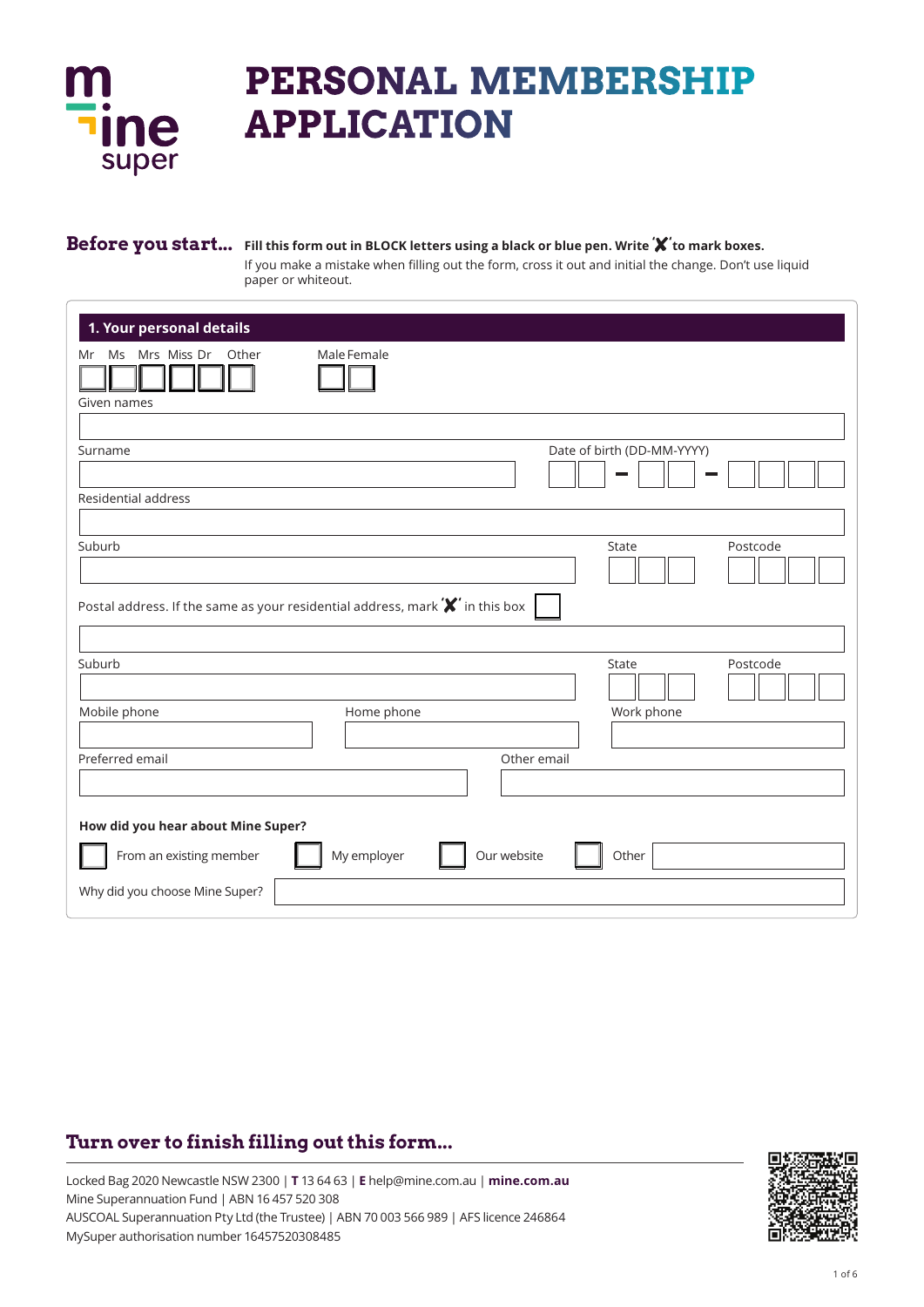#### **2. Your Tax File Number**

You don't have to give us your Tax File Number (TFN). However, if you don't, your super contributions could be taxed an extra 32% and you won't be able to make contributions from your after-tax pay or income. See our Product Disclosure Statement (PDS) for more information on the consequences of not supplying your TFN.

| $\overline{\phantom{0}}$<br>VOUR<br>FN?<br>וחע<br>ANIVO<br>00۰ ل<br>aoree 1 |  | <b>Yes</b> | Mv<br>- NI |  |  |  |  |  |  |  |  |  |  | <b>NC</b> |  |
|-----------------------------------------------------------------------------|--|------------|------------|--|--|--|--|--|--|--|--|--|--|-----------|--|
|-----------------------------------------------------------------------------|--|------------|------------|--|--|--|--|--|--|--|--|--|--|-----------|--|

Under the Superannuation Industry (Supervision) Act 1993 we're authorised to collect your TFN, which will only be used for lawful purposes. These purposes may change in the future as a result of legislative change. We may disclose your TFN to another superannuation provider when your benefits are being transferred, unless you tell us in writing not to. If you provide your TFN, we'll also provide your TFN to the Commissioner of Taxation. Otherwise your TFN will be treated as confidential.

### **3. Protect yourself and your family with insurance**

To find out more about our insurance, see our PDS and Insurance Guide at mine.com.au/super-pds

#### **The duty to take reasonable care**

If you apply for Voluntary Insurance Cover or make changes to your Income Protection insurance, you will be treated as if you are applying for cover under an individual consumer insurance contract and this duty to take reasonable care will apply. The Insurer will conduct a process called underwriting. It's how it decides whether it can cover you, and if so on what terms and at what cost.

As part of underwriting, the Insurer will ask questions it needs to know the answers to. These will be about your personal circumstances, such as your health and medical history, occupation, income, lifestyle, pastimes, and current and past insurance. The information you provide in response to those questions will be vital to the Insurer's decision. As such, when applying for life insurance you have a legal duty to take reasonable care not to make a misrepresentation to the Insurer. A misrepresentation is a false answer, an answer that is only partially true, or an answer which does not fairly reflect the truth.

This duty also applies when extending or making changes to existing insurance, and reinstating insurance.

If you do not meet your legal duty, this can have serious impacts on your insurance. Your cover could be avoided (treated as if it never existed), or its terms may be changed. This may also result in a claim being declined or a benefit being reduced. Whether the Insurer can exercise one of these remedies depends on a number of factors, including:

- whether reasonable care was taken not to make a misrepresentation. This depends on all of the relevant circumstances;
- what the Insurer would have done if the duty had been met for example, whether it would have offered cover, and if so, on what terms;
- whether the misrepresentation was fraudulent; and
- in some cases, how long it has been since the cover started.

Before any of these remedies are exercised, the Insurer will explain the reasons for its decision, how to respond and provide further information, and what you can do if you disagree.

You can apply for or transfer in any death, terminal illness, total and permanent disablement and income protection insurance you have with another fund or insurer.

The benefits of transferring include that:

- all your insurance is in one place and you save on multiple fees charged by different providers;
- you receive cover without having your health and lifestyle fully assesed. While exclusions and premium loadings transfer over, you don't pay the loadings; and
- if you transfer in your other income protection insurance, the usual exclusion on existing illness won't apply.



Yes, I would like to **apply for Voluntary Insurance Cover**, please send me the insurance application forms.



Yes, I would like to **transfer insurance**, please send me a **Transfer in my insurance** form.

**Note:** There are risks you should consider when transferring your existing cover, such as the loss of any accrued benefits, the possibility of waiting periods having to start again and the implications if you don't disclose all relevant information on an application form (even if unintentional).

# **Turn over to finish filling out this form...**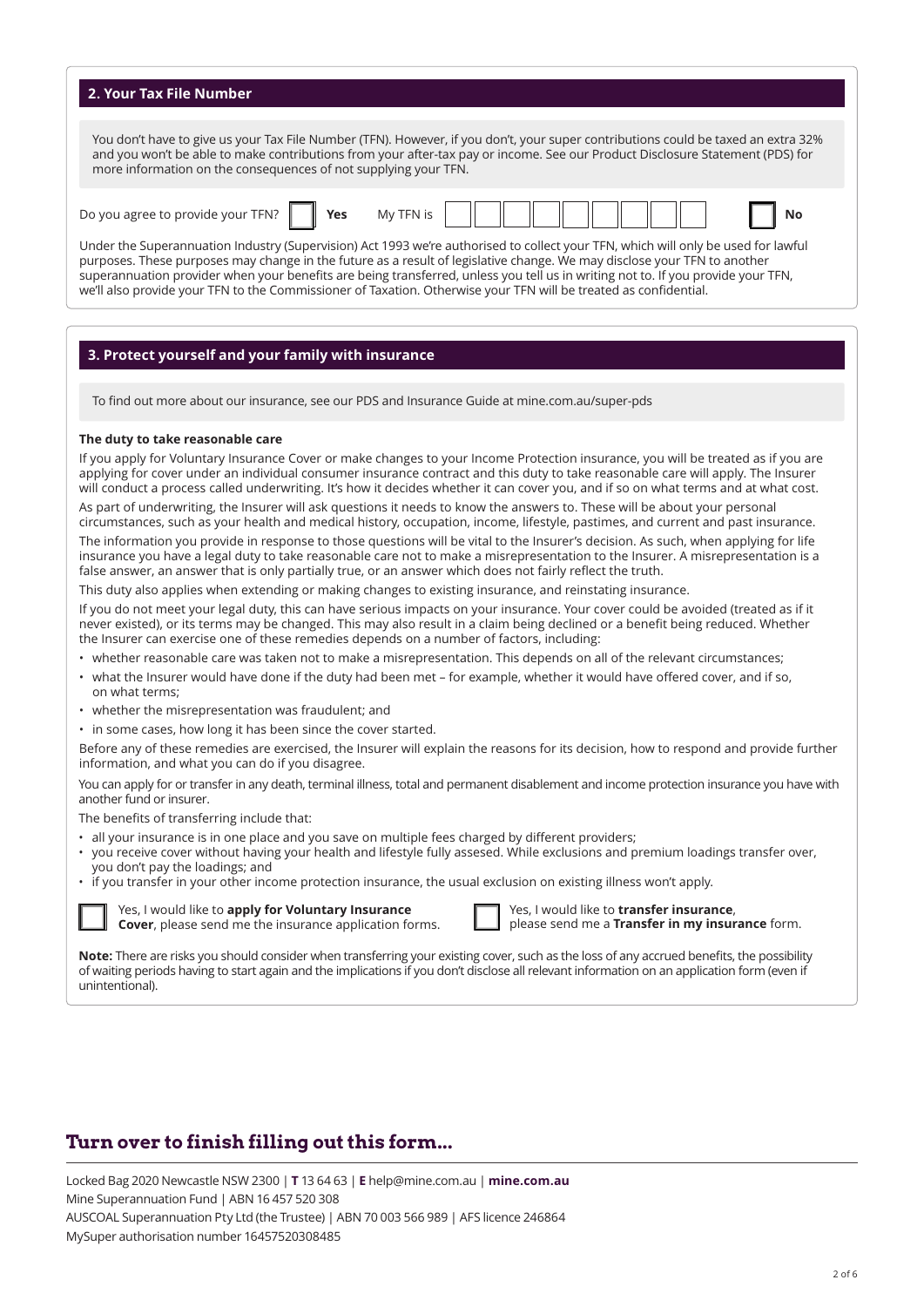|  |  |  |  | 3b. If you're self-employed, do you want Limited Basic Insurance Cover? |
|--|--|--|--|-------------------------------------------------------------------------|
|--|--|--|--|-------------------------------------------------------------------------|

To be eligible for Limited Basic Insurance Cover, which provides a set amount of death and total and permanent disablement cover based on your age without having your health assessed, you must be self-employed, an Australian resident, which is a person entitled to hold an interest in a registered Australian super fund, and not have been paid or are not in the process of being paid a terminal illness or total and permanent disablement benefit.

If you elect to have Limited Basic Insurance Cover, your cover will start the later of the date you reach age 25 and your balance reaches \$6,000 and above OR the date you ask us to add this insurance.

If you choose to have cover added and your account becomes 'inactive', that is a contribution hasn't been credited to your account for 16 months or more, your insurance will NOT be cancelled as it would have been in normal circumstances.

See our PDS and Insurance Guide for more information about Limited Basic Insurance Cover for the self-employed.

Are you self-employed and operating a business as a selfemployed individual, partnership or through a controlled entity? If you're eligible, do you want Limited Basic Insurance Cover?

**classification** below  $\begin{bmatrix} \n\end{bmatrix}$  No

Yes. Tell us your **job** 

 $No$ 

**For Limited Basic Insurance Cover, tell us your job classification to make sure you're not paying too much**

The type of work you do affects the cost of all your insurance with us. If you're a new member we haven't given you a job classification, and we won't add one until you tell us. It's important you do this as soon as possible. Your job classification will show as 'Undeclared' and if you don't tell us you could pay more for your insurance than you have to. Your new insurance premiums will apply from the date we receive this form and your application is accepted by our insurer.

For the **professional** and **white collar** classifications, it's important to select the classification that reflects your circumstances. We'll record your job classification according to what you tell us. Refer to the PDS and Insurance Guide for more information about job classifications and salary, and how it may impact your insurance.

#### **Mark ' ' in one box**

 **Professional:** You work in a predominantly office based sedentary occupation for over 80% of your total work time and earn more than \$80,000 pa, excluding employer super contributions, so long as you're not defined as 'mining'.

 **White collar:** You work in a predominantly office based sedentary occupation for over 80% of your total work time and earn \$80,000 pa or less, excluding employer super contributions, so long as you're not defined as 'mining'.

 **Light manual:** You perform light manual work for more than 20% of your total work time and spend less than 5% of your work time in an underground mine, so long as you're not defined as 'heavy manual' or 'mining'. This category includes duties such as carpenter, electrician, plumber and factory production manager.

 **Heavy manual:** You perform heavy manual work or work in an **open-cut mine** for more than 20% of your total work time and spend less than 5% of your work time in an underground mine, so long as you're not defined as 'mining'. This category includes duties such as bricklayer, roof carpenter and truck, forklift or bulldozer driver.

 **Mining:** You perform light or heavy manual work in an **underground mine** for more than 5% of your total work time or work in any other high risk occupation agreed between Mine Super and the insurer.

# **Turn over to finish filling out this form...**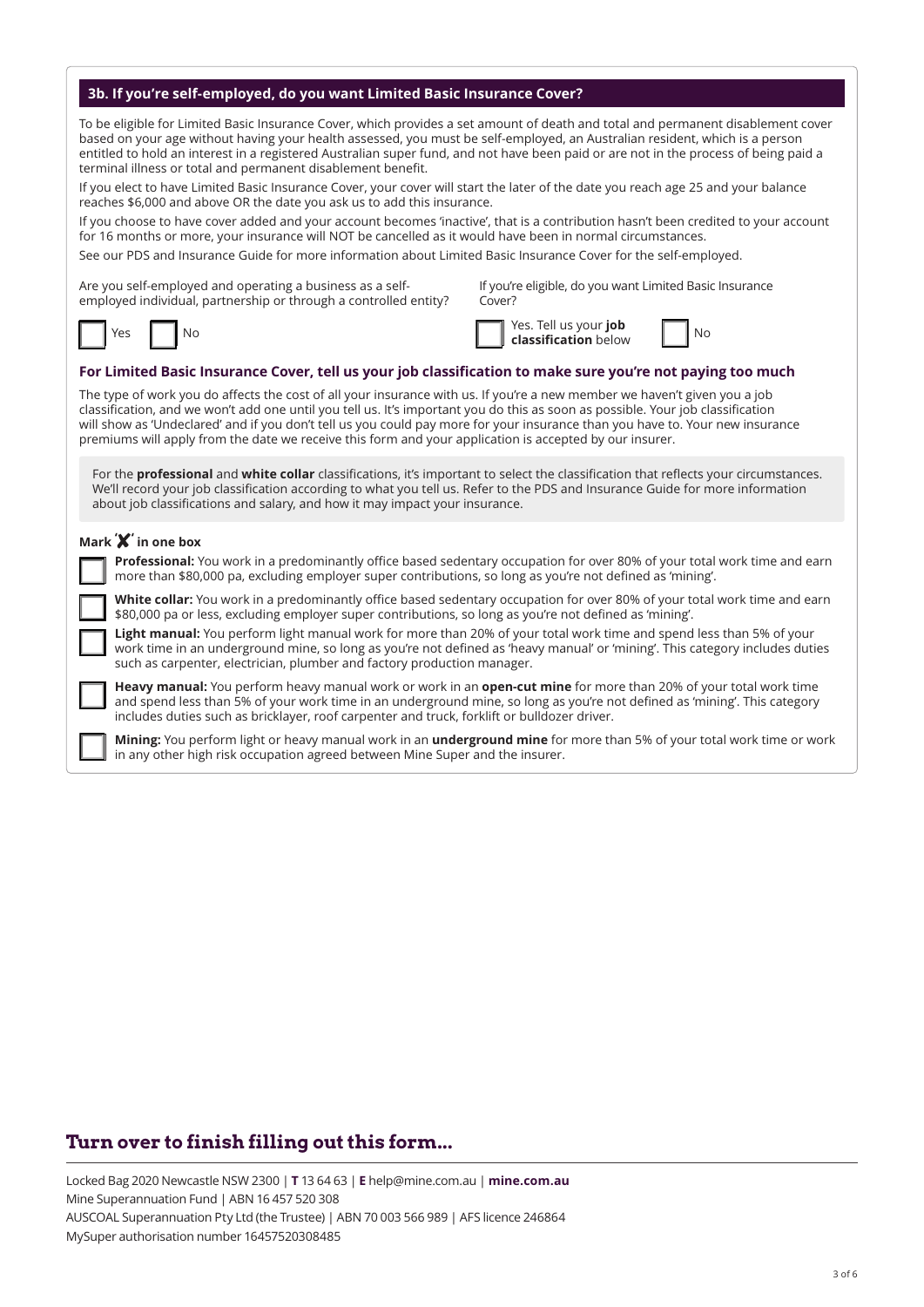| 4. How will you make your payment?                                                                                                                                                                                                                 |                                                                                                                                                                                                                                                                                                                                                                                                                                                                                                                                                     |
|----------------------------------------------------------------------------------------------------------------------------------------------------------------------------------------------------------------------------------------------------|-----------------------------------------------------------------------------------------------------------------------------------------------------------------------------------------------------------------------------------------------------------------------------------------------------------------------------------------------------------------------------------------------------------------------------------------------------------------------------------------------------------------------------------------------------|
| To start your super account you need to add at least \$100 to your account.                                                                                                                                                                        |                                                                                                                                                                                                                                                                                                                                                                                                                                                                                                                                                     |
| <b>Bank transfer</b><br>Please note: it's important to ensure<br>you provide the correct BSB and<br>account number when entering<br>your payment details, as it may not<br>be possible to recover your money<br>if it's paid to the wrong account. | Payment amount \$<br>Date of funds transfer<br>(DD-MM-YYYY)<br><b>Bank: Commonwealth Bank BSB number: 064 000 Account number: 10580195</b><br><b>Reference:</b> PC + surname and phone number (no spaces)                                                                                                                                                                                                                                                                                                                                           |
| Are you intending to claim a tax deduction for this contribution?<br>No                                                                                                                                                                            | Yes. Please send us a Notice of intent to claim or vary a deduction for personal super contributions form,<br>which you can find at mine.com.au/deduction and use the payment details above.                                                                                                                                                                                                                                                                                                                                                        |
| Transfer your other super to Mine Super                                                                                                                                                                                                            |                                                                                                                                                                                                                                                                                                                                                                                                                                                                                                                                                     |
| Fund name                                                                                                                                                                                                                                          | Account number                                                                                                                                                                                                                                                                                                                                                                                                                                                                                                                                      |
| Unique Superannuation<br>Identifier (USI)                                                                                                                                                                                                          | How much do you want to transfer? Mark <b>X</b> in one box<br>Full balance, or                                                                                                                                                                                                                                                                                                                                                                                                                                                                      |
| <b>Australian Business</b><br>Number (ABN)                                                                                                                                                                                                         | Partial amount of \$                                                                                                                                                                                                                                                                                                                                                                                                                                                                                                                                |
| 5. Are you aged 67 to 74?<br>after-tax contributions to your super. This is called the 'work test'.<br>If you're making a contribution and one of these applies, complete this section.<br>My date of birth (DD-MM-YYYY)                           | If you're aged 67 to 74, you must work at least 40 hours in any 30 consecutive day period during the current financial year to make<br>There's an exemption for the work test if you have less than \$300,000 in super. This means you can also make these contributions for<br>up to 12 months after the financial year when you last met the work test, provided that we receive your contributions before 28 days<br>after the end of the month in which you turned 75. You also must not have used this exemption in a previous financial year. |

## **Mark ' ' in one box**

I have worked at least 40 hours of paid work during a period of 30 consecutive days this financial year.

- I have worked at least 40 hours of paid work during the last financial year; and
- my Total Superannuation Balance was less than \$300,000 on 30 June of the last financial year;^ and
- I have not made work test exemption contributions in any previous financial year.

^ 'Total Superannuation Balance' means the total value of all accumulation phase and retirement phase super interests. This includes any super, pre-retirement pension or account-based pension accounts you have with any fund. For more information, call the Australian Taxation Office super Infoline on 13 10 20.

## **Turn over to finish filling out this form...**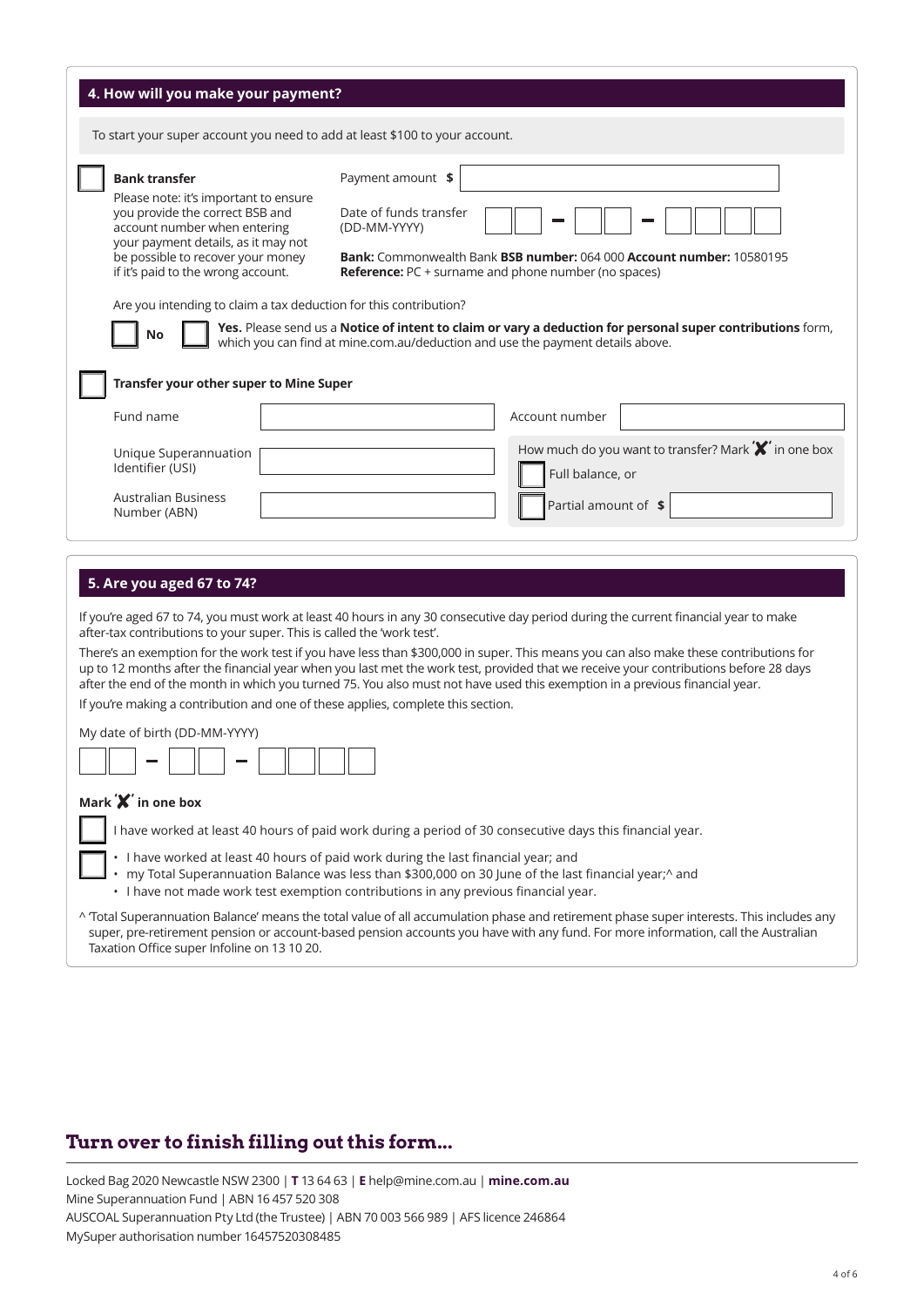## **6. Your declaration**

#### **I declare that:**

- I've read and understood the Mine Super PDS, including the Insurance Guide, found at mine.com.au/super-pds and agree to be bound by the terms and conditions of the Mine Superannuation Fund Trust Deed.
- I consent to the collection, use and disclosure of my personal information in accordance with Mine Super's Privacy Collection Notice and the Privacy Policy available at mine.com.au/your-privacy and our insurer's privacy policy at tal.com.au/privacy-policy or available on request.
- the information I've provided in this form is true and correct and isn't misleading.
- I've read the duty to take reasonable care for insurance and I'm aware of the consequences of non-disclosure. I must advise TAL Life Limited ABN 70 050 109 450 AFS licence 237848 of any changes in my circumstances from now until I'm notified in writing that my application has been accepted. I've disclosed everything I know that could affect the decision to accept my application.
- I acknowledge that all insurance cover provided is subject to the Mine Superannuation Fund Trust Deed and the terms and conditions of the insurance policies between Mine Super and TAL Life Limited as changed from time to time.
- if I've requested to transfer my other super into Mine Super, I've considered the change in benefits that may result and any fees that may apply.
- I'm not a politically exposed person (PEP). Visit mine.com.au/pep for a definition. If you fall under the PEP definition, please call us on 13 64 63 or email help@mine.com.au

| Your signature | Date (DD-MM-YYYY)        |
|----------------|--------------------------|
|                | <b>COLOR</b><br>$\equiv$ |
| Print name     |                          |
|                |                          |
|                |                          |

# **Turn over to finish filling out this form...**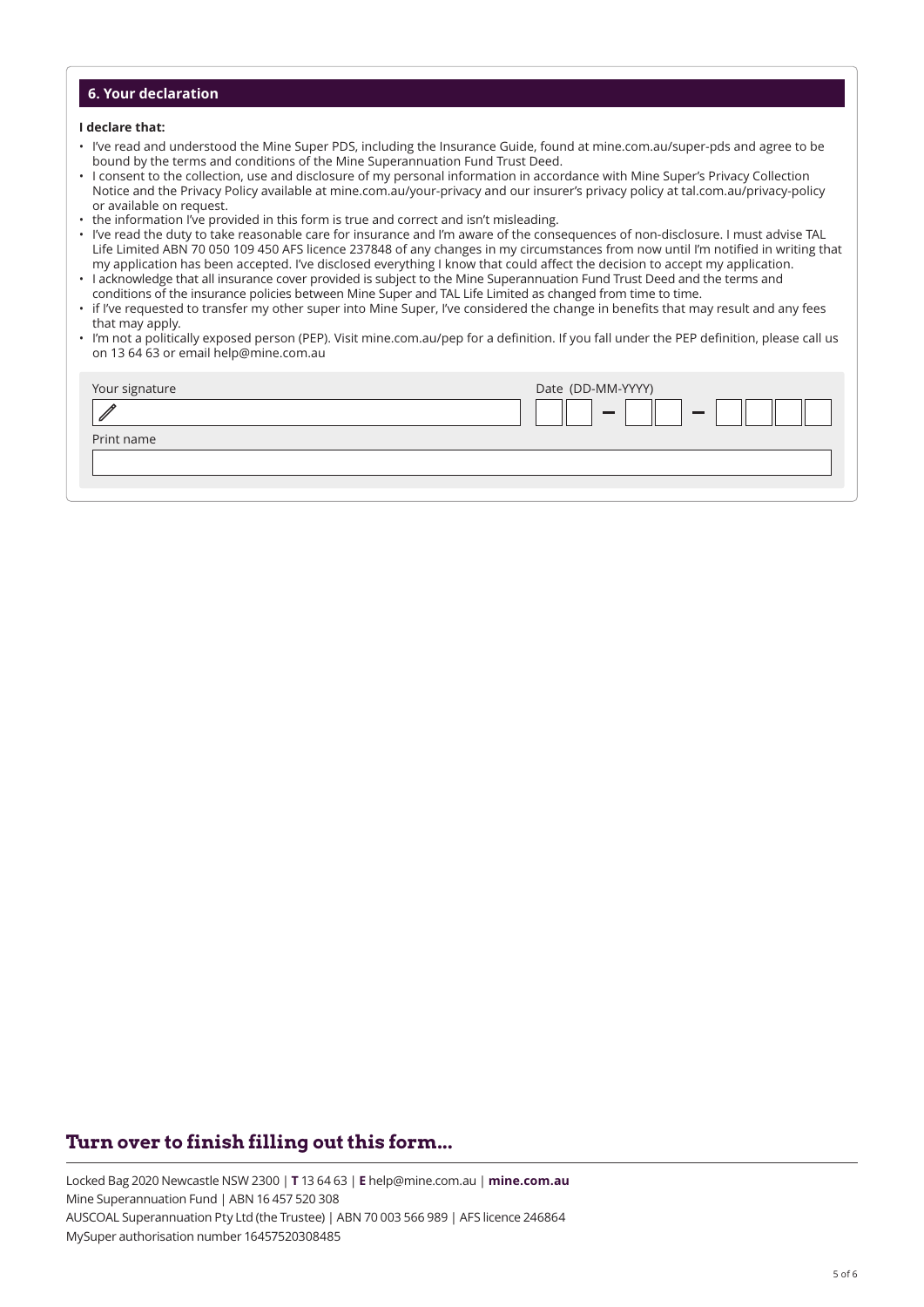| 7. Choose who you want to get your super and any death insurance proceeds if you die |  |
|--------------------------------------------------------------------------------------|--|
|--------------------------------------------------------------------------------------|--|

**I want to make a binding nomination.** We must pay your benefit to the people you nominate. You need two witness signatures in the witness signature boxes below.

**I want to make a non-binding nomination** (this option isn't available for pensions). We'll decide who to pay your super and any insurance proceeds to, only using your nomination as a guide. Sign the declaration below but you don't need to have it witnessed.

You can only nominate the executor of your estate and / or your dependants. To nominate a beneficiary, mark **'X'** in one or both of the boxes below. Please write the percentage that you want to be paid to each beneficiary. Your benefit can be paid in any percentage to your estate and / or beneficiaries but the total must equal 100%.

I want to nominate the individual(s) listed below.

| Beneficiary's full name<br>Relationship |               |              |                            |                       |   |
|-----------------------------------------|---------------|--------------|----------------------------|-----------------------|---|
|                                         | $\Box$ Spouse | $\Box$ Child | $\Box$ Financial dependant | $\Box$ Interdependent | % |
|                                         | $\Box$ Spouse | $\Box$ Child | $\Box$ Financial dependant | $\Box$ Interdependent | % |
|                                         | $\Box$ Spouse | $\Box$ Child | $\Box$ Financial dependant | $\Box$ Interdependent | % |
|                                         | $\Box$ Spouse | $\Box$ Child | $\Box$ Financial dependant | $\Box$ Interdependent | % |

**and / or**

I want to nominate the executor of my estate. The following percentage of my benefit will be paid to my estate:

#### **Must add up to TOTAL 100%**

%

To read more about making a nomination, read our **Nominating Beneficiaries** factsheet at mine.com.au/super-factsheets

## **Your declaration**

- I understand that:
- if my beneficiaries are no longer dependants, they pass away before I do or Mine Super can't find them, Mine Super will pay my benefit to someone else they consider appropriate.
- $\cdot$  if I have a binding nomination this will remain in place for three years from when my two witnesses and I sign this form. After three years the nomination will cease, but Mine Super may still use the information to help find possible beneficiaries.
- if there's an error with my form, by law it can't be considered a binding nomination. When Mine Super receives my form they'll undertake an initial review and if they find an error I'll be advised whether my nomination is recorded as non-binding or not recorded at all.
- if my nomination is binding it'll replace previous nominations. If this nomination is non-binding, it won't replace a binding nomination.

• I can change or cancel this nomination at any time in writing by completing another **Nominate your beneficiaries** form.

| Your signature | Date (DD-MM-YYYY) |
|----------------|-------------------|
|                |                   |
| Print name     |                   |
|                |                   |

#### **To make your nomination binding, it must be witnessed by two people**

- If this section isn't completed and: your account is a super account your nomination will be non-binding; your account is a pension account – no beneficiaries will be listed on your account.
- **• Your witnesses must sign and date this form at the same time as you.**
- If you nominate your 'estate' as a beneficiary, your executor or a beneficiary under the estate can't also be your witness.

I declare that:

• I'm at least 18 years old; I'm not listed as a beneficiary above; and the person named in **Section 1. Your personal details** signed the above declaration in my presence.

| Witness 2 signature | Print name | Date (DD-MM-YYYY) |
|---------------------|------------|-------------------|
|                     |            |                   |
|                     |            |                   |

Locked Bag 2020 Newcastle NSW 2300 | **T** 13 64 63 | **E** help@mine.com.au | **mine.com.au** Mine Superannuation Fund | ABN 16 457 520 308 AUSCOAL Superannuation Pty Ltd (the Trustee) | ABN 70 003 566 989 | AFS licence 246864 MySuper authorisation number 16457520308485

Locked Bag 2020 Newcastle NSW 2300

Clear Form Print Form Save Form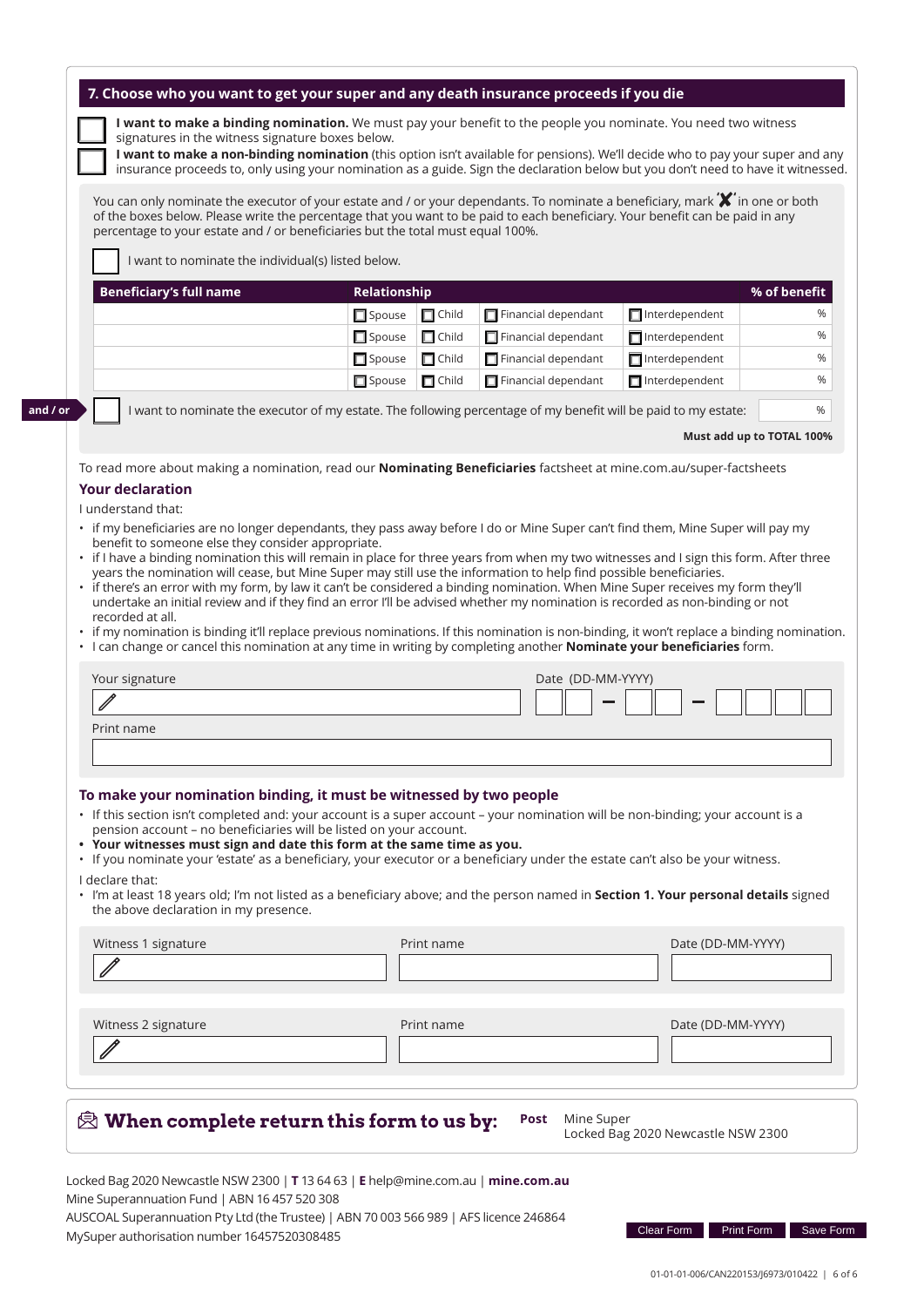

Employer-sponsored

# **YOUR SUPER ACCOUNT ESSENTIALS**

## **Before you start... Fill this form out in BLOCK letters using a black or blue pen. Write ' ' to mark boxes.**

If you make a mistake when filling out the form, cross it out and initial the change. Don't use liquid paper or whiteout. Before you send this form back to us read the Welcome Pack, which includes our Product Disclosure Statement (PDS) and Welcome to Mine Super booklet.

| 1. Your personal details                                                                                                                          |             |               |             |                            |          |
|---------------------------------------------------------------------------------------------------------------------------------------------------|-------------|---------------|-------------|----------------------------|----------|
| Mrs Miss Dr<br>Other<br>Ms<br>Mr                                                                                                                  | Male Female | Member number |             |                            |          |
| Given names                                                                                                                                       |             |               |             |                            |          |
| Surname                                                                                                                                           |             |               |             | Date of birth (DD-MM-YYYY) |          |
| Residential address                                                                                                                               |             |               |             |                            |          |
| Suburb<br>Postal address. If the same as your residential address, mark $\mathbf{\mathbf{\mathsf{X}}^{\prime}}$ in this box $\mathbf{\mathsf{I}}$ |             |               |             | State                      | Postcode |
| Suburb                                                                                                                                            |             |               |             | State                      | Postcode |
| Mobile phone                                                                                                                                      | Home phone  |               |             | Work phone                 |          |
|                                                                                                                                                   |             |               |             |                            |          |
| Preferred email                                                                                                                                   |             |               | Other email |                            |          |

## **2. Save on super fund fees**

If you've had more than one job, chances are you've got more than one super account. This will mean you're paying multiple fees for multiple accounts.

| Transfer your other super to Mine Super   |                                                                                |
|-------------------------------------------|--------------------------------------------------------------------------------|
| Fund name                                 | Member/account<br>number                                                       |
| Unique Superannuation<br>Identifier (USI) | How much do you want to transfer? Mark <b>X</b> in one box<br>Full balance, or |
| Australian Business<br>Number (ABN)       | Partial amount of \$                                                           |

# **Turn over to finish filling out this form...**

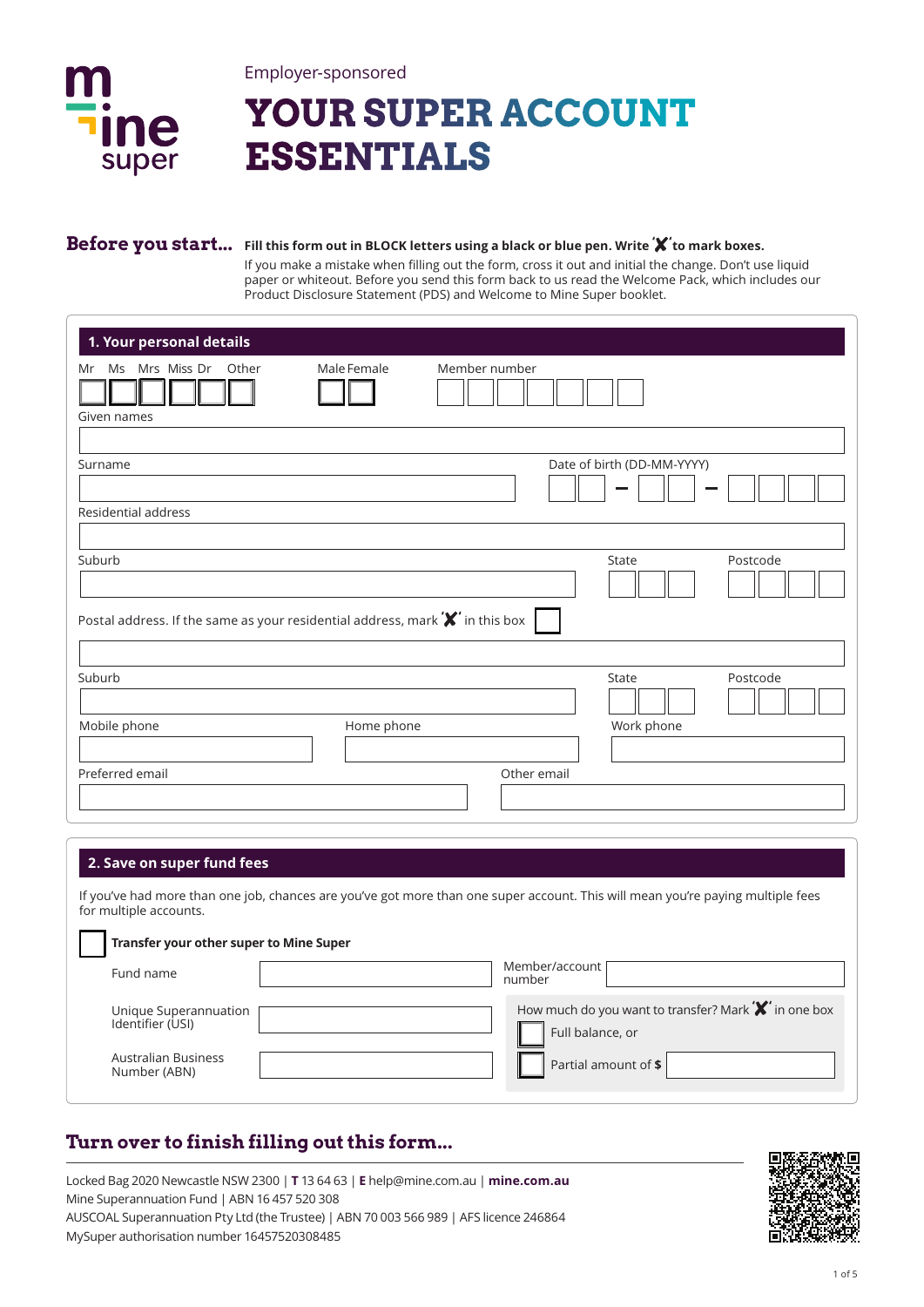#### **3. Protecting you and your family with insurance**

To find out more about our insurance, see our PDS and Insurance Guide at mine.com.au/super-pds

#### **The duty to take reasonable care**

If you apply for Voluntary Insurance Cover or make changes to your Income Protection insurance, you will be treated as if you are applying for cover under an individual consumer insurance contract and this duty to take reasonable care will apply. The Insurer will conduct a process called underwriting. It's how it decides whether it can cover you, and if so on what terms and at what cost.

As part of underwriting, the Insurer will ask questions it needs to know the answers to. These will be about your personal circumstances, such as your health and medical history, occupation, income, lifestyle, pastimes, and current and past insurance.

The information you provide in response to those questions will be vital to the Insurer's decision. As such, when applying for life insurance you have a legal duty to take reasonable care not to make a misrepresentation to the Insurer. A misrepresentation is a false answer, an answer that is only partially true, or an answer which does not fairly reflect the truth.

This duty also applies when extending or making changes to existing insurance, and reinstating insurance.

If you do not meet your legal duty, this can have serious impacts on your insurance. Your cover could be avoided (treated as if it never existed), or its terms may be changed. This may also result in a claim being declined or a benefit being reduced. Whether the Insurer can exercise one of these remedies depends on a number of factors, including:

- whether reasonable care was taken not to make a misrepresentation. This depends on all of the relevant circumstances;
- what the Insurer would have done if the duty had been met for example, whether it would have offered cover, and if so, on what terms;
- whether the misrepresentation was fraudulent; and
- in some cases, how long it has been since the cover started.

Before any of these remedies are exercised, the Insurer will explain the reasons for its decision, how to respond and provide further information, and what you can do if you disagree.

#### **3a. Add Basic Insurance Cover and standard Income Protection (IP) insurance to my account**

Generally you're not eligible for Basic Insurance Cover and standard IP insurance until your account balance reaches \$6,000 or more, you're aged 25 to 64, you're employed and your employer makes their first contribution to your account.

However, you can still add it to your account before you turn 25 and / or your account balance is below \$6,000, provided you're employed and your employer makes their first contribution to your account.

If you choose to, you'll receive Basic Insurance Cover, which is made up of Death and Terminal Illness (DTI) and Total and Permanent Disablement (TPD) insurance, and standard IP insurance. If you choose to have cover added and your account becomes 'inactive', that is a contribution hasn't been credited to your account for 16 months or more, your insurance will NOT be cancelled as it would have been in normal circumstances.

#### **I'd like to add Basic Insurance Cover and standard IP insurance to my account.**

Make sure you check the eligibility criteria below so you're not paying for cover you can't use.

 You're not an Australian or New Zealand citizen or a resident visa holder and therefore not entitled to Basic Insurance Cover and standard IP insurance. *Go to Section 4 of this form.*

 You've been paid, or been entitled to be paid, a terminal illness benefit from any super fund or life insurance policy. You're not entitled to DTI and TPD cover. However, you're still entitled to IP insurance. *Continue through to Section 3b.*

 You've been paid, or been entitled to be paid, a TPD benefit. You're eligible for limited DTI and TPD cover and IP insurance. *Continue through to Section 3b.*

#### **Using your age, see what death and disablement insurance, called Basic Insurance Cover, you'll receive in the table below:**

| Age       | <b>DTI</b> | <b>TPD</b> | Age | <b>DTI</b> | <b>TPD</b> |
|-----------|------------|------------|-----|------------|------------|
| $15 - 24$ | \$50,000   | \$50,000   | 61  | \$50,000   | \$20,000   |
| $25 - 49$ | \$100,000  | \$100,000  | 62  | \$50,000   | \$15,000   |
| 50-54     | \$80,000   | \$80,000   | 63  | \$50,000   | \$10,000   |
| 55-59     | \$60,000   | \$45,000   | 64  | \$50,000   | \$5,000    |
| 60        | \$50,000   | \$25,000   |     |            |            |

# **Turn over to finish filling out this form...**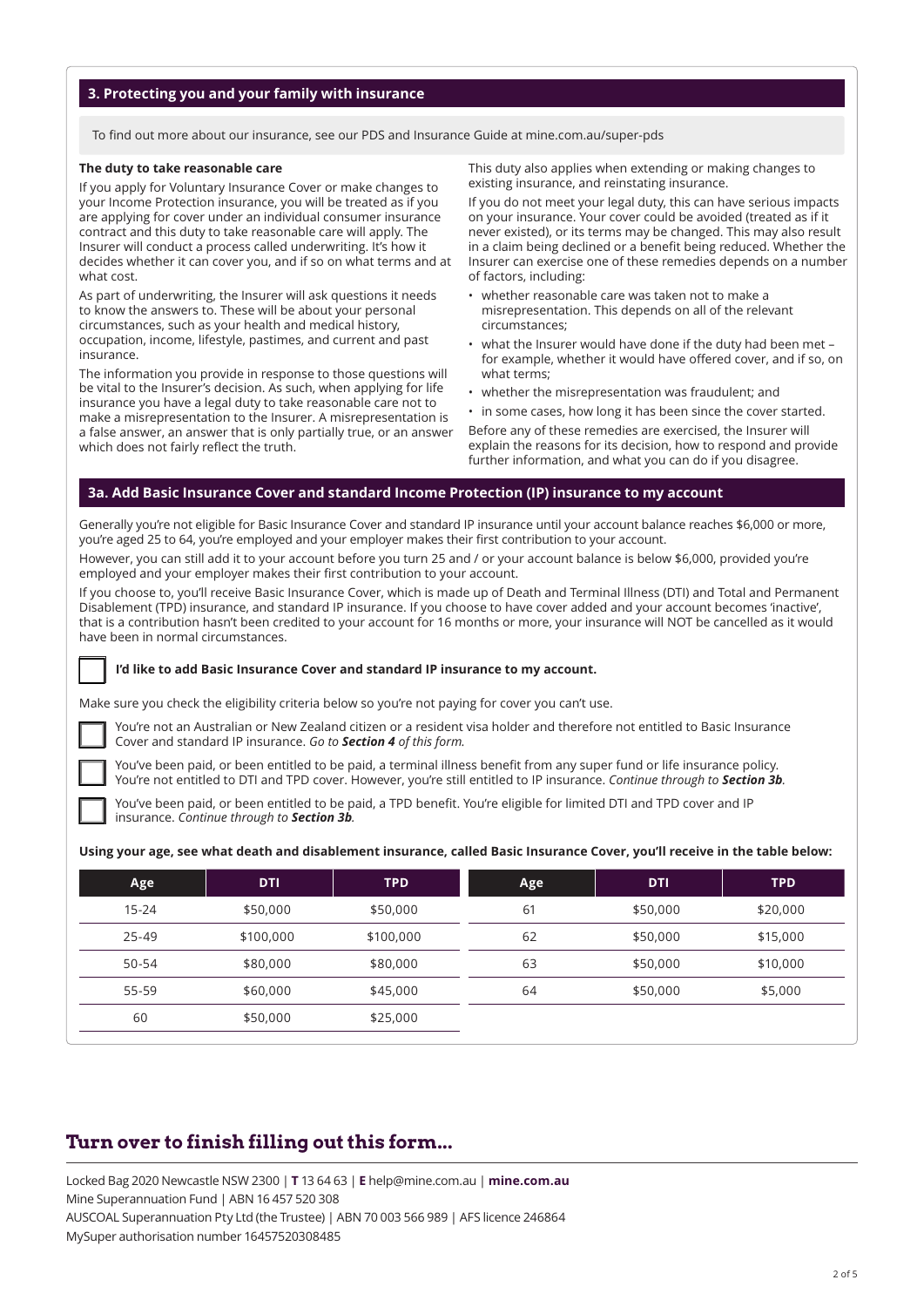| 3b. Check how much you're paying for insurance                                                                                                                                                                                                                                                                                                                                                                                                                                                                                                                                                     |
|----------------------------------------------------------------------------------------------------------------------------------------------------------------------------------------------------------------------------------------------------------------------------------------------------------------------------------------------------------------------------------------------------------------------------------------------------------------------------------------------------------------------------------------------------------------------------------------------------|
| Tell us your job classification and make sure you're not paying too much for insurance<br>The type of work you do affects the cost of all your insurance with us. If you're a new member we haven't given you a job<br>classification, and we won't add one until you tell us. It's important you do this as soon as possible. Your job classification will show<br>as 'Undeclared' and if you don't tell us you could pay more for your insurance than you have to. Your new insurance premiums will<br>apply from the date we receive this form and your application is accepted by our insurer. |
| For the professional and white collar classifications, it's important to select the classification that reflects your circumstances.<br>We'll record your job classification according to what you tell us. Refer to the PDS and Insurance Guide for more information<br>about job classifications and salary, and how it may impact your insurance.                                                                                                                                                                                                                                               |
| Mark $\mathbf{\mathsf{X}}'$ in one box                                                                                                                                                                                                                                                                                                                                                                                                                                                                                                                                                             |
| Professional: You work in a predominantly office based sedentary occupation for over 80% of your total work time and earn<br>more than \$80,000 pa, excluding employer super contributions, so long as you're not defined as 'mining'.                                                                                                                                                                                                                                                                                                                                                             |
| White collar: You work in a predominantly office based sedentary occupation for over 80% of your total work time and earn<br>\$80,000 pa or less, excluding employer super contributions, so long as you're not defined as 'mining'.                                                                                                                                                                                                                                                                                                                                                               |
| Light manual: You perform light manual work for more than 20% of your total work time and spend less than 5% of your<br>work time in an underground mine, so long as you're not defined as 'heavy manual' or 'mining'. This category includes duties<br>such as carpenter, electrician, plumber and factory production manager.                                                                                                                                                                                                                                                                    |
| Heavy manual: You perform heavy manual work or work in an open-cut mine for more than 20% of your total work time<br>and spend less than 5% of your work time in an underground mine, so long as you're not defined as 'mining'. This category<br>includes duties such as bricklayer, roof carpenter and truck, forklift or bulldozer driver.                                                                                                                                                                                                                                                      |
| Mining: You perform light or heavy manual work in an underground mine for more than 5% of your total work time or work<br>in any other high risk occupation agreed between Mine Super and the insurer.                                                                                                                                                                                                                                                                                                                                                                                             |
| Are you a smoker? Mark <b>X</b> in one box.<br>Yes<br><b>No</b>                                                                                                                                                                                                                                                                                                                                                                                                                                                                                                                                    |
| 3c. Double your Basic Insurance Cover - use within 60 days!                                                                                                                                                                                                                                                                                                                                                                                                                                                                                                                                        |
|                                                                                                                                                                                                                                                                                                                                                                                                                                                                                                                                                                                                    |
| . If you've chosen to add Basic Insurance Cover to your account at Section 3a, you can double your Basic Insurance Cover<br>within 60 days of the date on your insurance welcome letter without having your health assessed.                                                                                                                                                                                                                                                                                                                                                                       |
| . If you're aged 50 or over and would like to take up this offer, you'll also need to complete the Double your Basic Insurance<br>Cover form included with your Welcome Pack and send it back to us. If you're under age 50 simply tick the box below.                                                                                                                                                                                                                                                                                                                                             |
| Yes, I'd like to double my Basic Insurance Cover. Please note that this will double the cost of your Basic Insurance Cover.                                                                                                                                                                                                                                                                                                                                                                                                                                                                        |

# **Turn over to finish filling out this form...**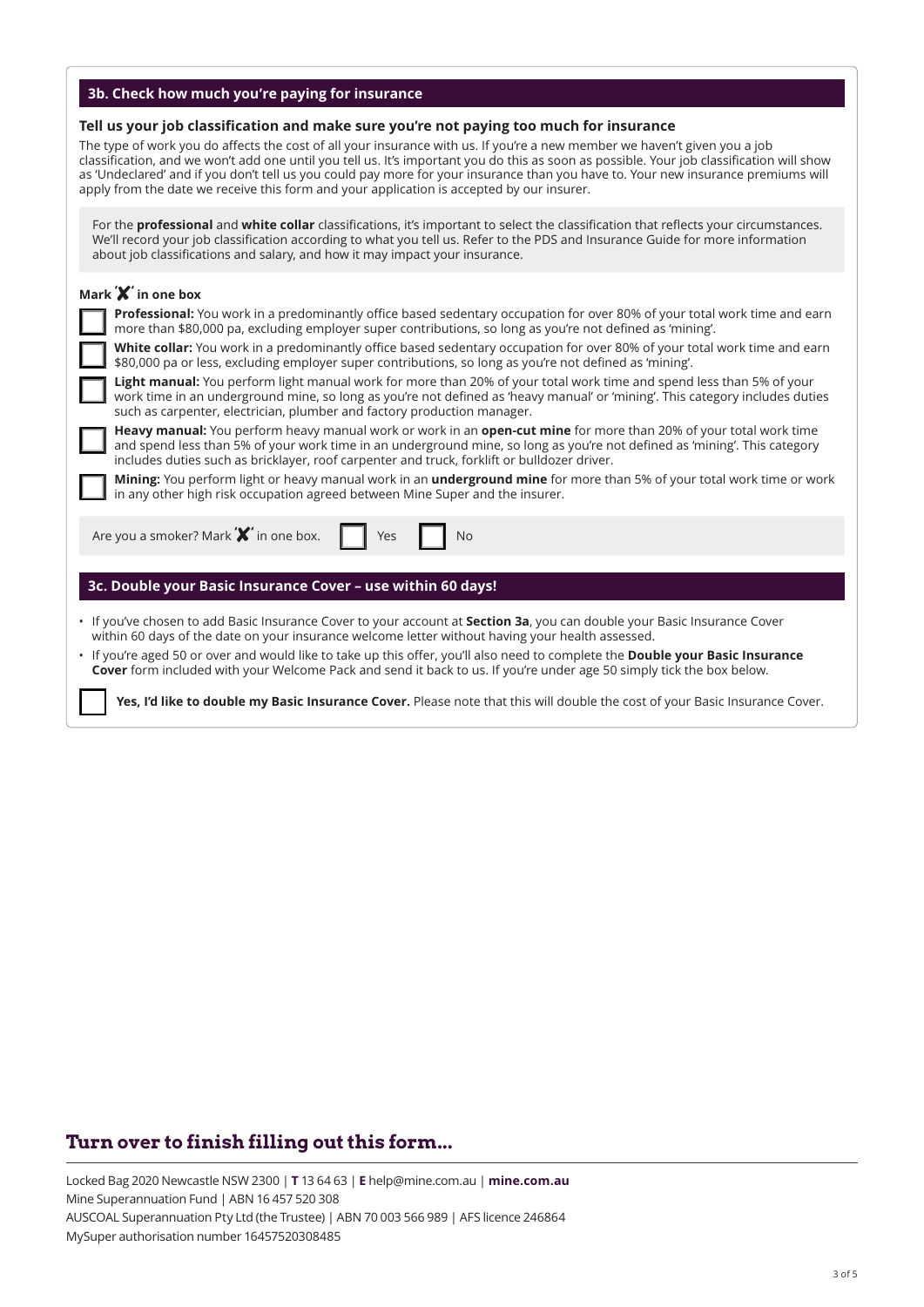#### **3d. Tailor your IP insurance (if you've chosen to add it at 3a)**

#### **New member special offer**

If you've chosen to add standard IP insurance to your account at **Section 3a**, you can improve your IP insurance within 60 days of the date on your insurance welcome letter and not pay 20% extra if you smoke. You must meet the eligibility terms outlined in the Insurance Guide to qualify for this offer.

#### **Increase your insured salary to match your actual income**

- We automatically record a salary of \$80,000 pa for you to work out the amount and cost of your IP insurance. If you earn less than the salary we've recorded for you, you'll only be insured for your actual salary and could be paying too much for your insurance. Your actual salary is what you earn before-tax is taken out (gross salary) in the 12 months immediately prior to the date you become disabled. It includes allowances, packaged fringed benefits, commissions, bonuses and overtime payments. If you've worked for an Industry Employer for less than 12 months, your salary will be based on your average salary taken from the commencement of employment to the date you became disabled.
- You can choose a lower salary than your actual salary to reduce your insurance costs.

| Tou can choose a lower salary than your actual salary to reuace your insurance costs.<br>What annual salary do you want to record for your IP insurance?<br>s | Your nominated salary won't change until you nominate a new amount.                        |
|---------------------------------------------------------------------------------------------------------------------------------------------------------------|--------------------------------------------------------------------------------------------|
| Reduce your waiting period from 60 days to 30 days                                                                                                            | Alternatively, you can increase your waiting period                                        |
| <b>Change my waiting period to 30 days.</b><br>This will increase your insurance costs by 50%.                                                                | to reduce the cost of your insurance.<br>To do this mark $\mathbf{\mathbf{X}}'$ in one box |

#### **Increase the standard benefit payment period from two years to five years**

A five year benefit payment period will increase your insurance cost by 80% and isn't available if you have a waiting period of up to two years under the Policy Extension Option.

**Change my benefit payment period to five years.**

**90 days.** Your insurance costs will reduce by 10%. **120 days.** Your insurance costs will reduce by 20%.

 You can also choose a period of **up to two years,**  as per the Policy Extension Option. However, your insurance costs will stay the same. You must apply for this extension within 90 days of your cover automatically starting.

#### **4. Your declaration**

#### **I declare that:**

- I've read and understood the Mine Super PDS, including the Insurance Guide, found at mine.com.au/super-pds
- I consent to the collection, use and disclosure of my personal information in accordance with Mine Super's Privacy Collection Notice and the Privacy Policy available at mine.com.au/your-privacy and our insurer's privacy policy at tal.com.au/privacy-policy or available on request. • if my employer has provided my Tax File Number to Mine Super, I agree to it being used for lawful purposes, such as checking my identity
- and transferring my super to another super fund, unless I otherwise tell Mine Super in writing. • the information I've provided in this form is true and correct and isn't misleading.
- 
- I've read the duty to take reasonable care for insurance and I'm aware of the consequences of non-disclosure. I must advise TAL Life Limited ABN 70 050 109 450 AFS licence 237848 of any changes in my circumstances from now until I'm notified in writing that my application has been accepted. I've disclosed everything I know that could affect the decision to accept my application.
- I understand the implications of the changes I've made, including the effect these changes may have on the premiums I pay, and that the changes won't apply until this correctly completed form is received and processed by Mine Super. Any restrictions on my current cover will continue to apply to my changed cover.
- I acknowledge that all insurance cover provided is subject to the Mine Super Trust Deed and the terms and conditions of the insurance policies between Mine Super and TAL Life Limited as changed from time to time.
- if I've requested to transfer my other super into Mine Super, I've considered the change in benefits that may result and any fees that may apply. • I'm not a politically exposed person (PEP). Visit mine.com.au/pep for a definition. If you fall under the PEP definition, please call us on 13 64 63 or email help@mine.com.au

| Your signature | Date (DD-MM-YYYY)             |
|----------------|-------------------------------|
|                | <b>COL</b><br><b>Contract</b> |
| Print name     |                               |
|                |                               |
|                |                               |

## **Turn over to finish filling out this form...**